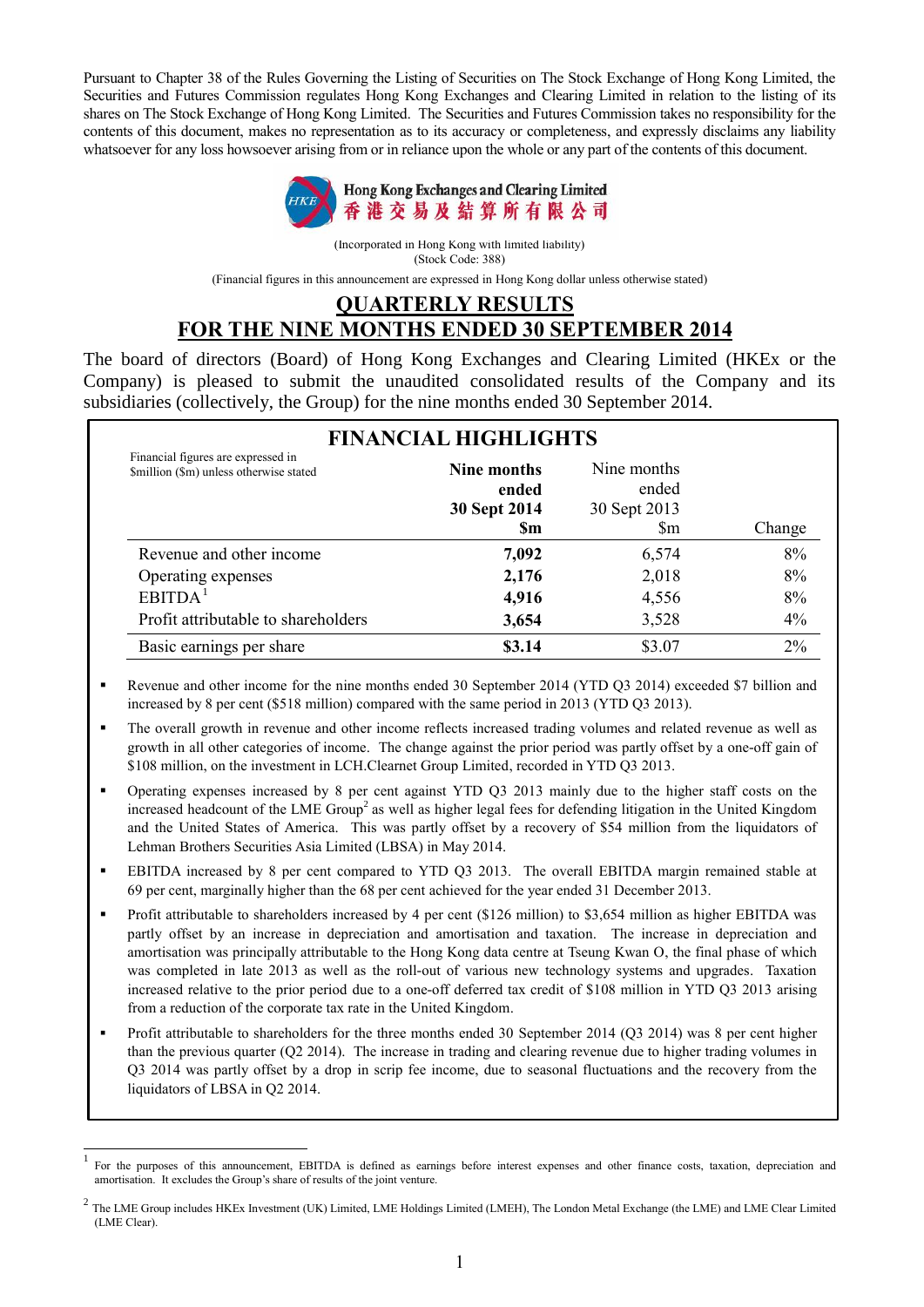## **(119) BUSINESS REVIEW**

|                                         |                                              | <b>Nine months</b><br>ended<br>30 Sept 2014 |                                                              | Nine months<br>ended<br>30 Sept 2013 | Change                                          |                       |
|-----------------------------------------|----------------------------------------------|---------------------------------------------|--------------------------------------------------------------|--------------------------------------|-------------------------------------------------|-----------------------|
|                                         | <b>Revenue</b><br>and other<br>income<br>\$m | <b>EBITDA</b><br>\$m                        | Revenue<br>and other<br>income<br>$\mathop{\rm Sm}\nolimits$ | <b>EBITDA</b><br>\$m                 | Revenue<br>and other<br>income<br>$\frac{0}{0}$ | <b>EBITDA</b><br>$\%$ |
| Results by segment:                     |                                              |                                             |                                                              |                                      |                                                 |                       |
| Cash                                    | 2,005                                        | 1,663                                       | 1,804                                                        | 1,467                                | 11%                                             | 13%                   |
| <b>Equity and Financial Derivatives</b> | 1,221                                        | 920                                         | 1,271                                                        | 949                                  | (4%)                                            | (3%)                  |
| Commodities                             | 962                                          | 522                                         | 905                                                          | 556                                  | 6%                                              | (6%)                  |
| Clearing                                | 2,479                                        | 2,062                                       | 2,176                                                        | 1,759                                | 14%                                             | 17%                   |
| Platform and Infrastructure             | 307                                          | 189                                         | 256                                                          | 159                                  | 20%                                             | 19%                   |
| Corporate Items                         | 118                                          | (440)                                       | 162                                                          | (334)                                | (27%)                                           | 32%                   |
|                                         | 7,092                                        | 4,916                                       | 6,574                                                        | 4,556                                | 8%                                              | 8%                    |

### **Business Update and Analysis of Results by Operating Segment**

### **Cash Segment**

#### **Business Update**

In YTD Q3 2014, the total equity funds raised, including initial public offering (IPO) funds of \$131.4 billion, amounted to \$611.4 billion, an increase of 220 per cent when compared with YTD Q3 2013. As at 30 September 2014, the total market capitalisation of companies listed on the Main Board and the Growth Enterprise Market (GEM) of The Stock Exchange of Hong Kong Limited (Stock Exchange) was \$24.4 trillion.

The average daily turnover value (ADT) of equity products for YTD Q3 2014 was \$52.4 billion on the Main Board and \$0.7 billion on the GEM, increases of 4 per cent and 179 per cent respectively against the same period last year. Overall market sentiment towards both the Hong Kong and A-share markets became more positive in the third quarter driving higher turnover in the Cash segment.

During Q3 2014, 1 additional Renminbi (RMB) Qualified Foreign Institutional Investor Exchange Traded Fund (ETF) tracking the CSI 300 Index was listed on the Stock Exchange, while 4 ETFs were delisted. As at 30 September 2014, there were 121 ETFs, 11 Real Estate Investment Trusts and 578 debt securities listed on the Stock Exchange.

During Q3 2014, HKEx continued with its listing promotion work, targeting technology, media, telecommunications, consumer goods and services sectors in Hong Kong, the Mainland and overseas.

In August 2014, the Stock Exchange published a concept paper on weighted voting rights to seek the market's views on whether governance structures that give certain persons voting power or other related rights disproportionate to their shareholding should be permissible for companies listed or seeking to list on the Stock Exchange. The concept paper explains the relevance of weighted voting rights to investor protection; describes the current Hong Kong position; and provides a comprehensive comparison with the approaches adopted in other jurisdictions. The Stock Exchange considers it important that there be a comprehensive public debate in Hong Kong on this topic and looks forward to receiving comments and views from a broad cross-section of the market community. The deadline for responses is 30 November 2014.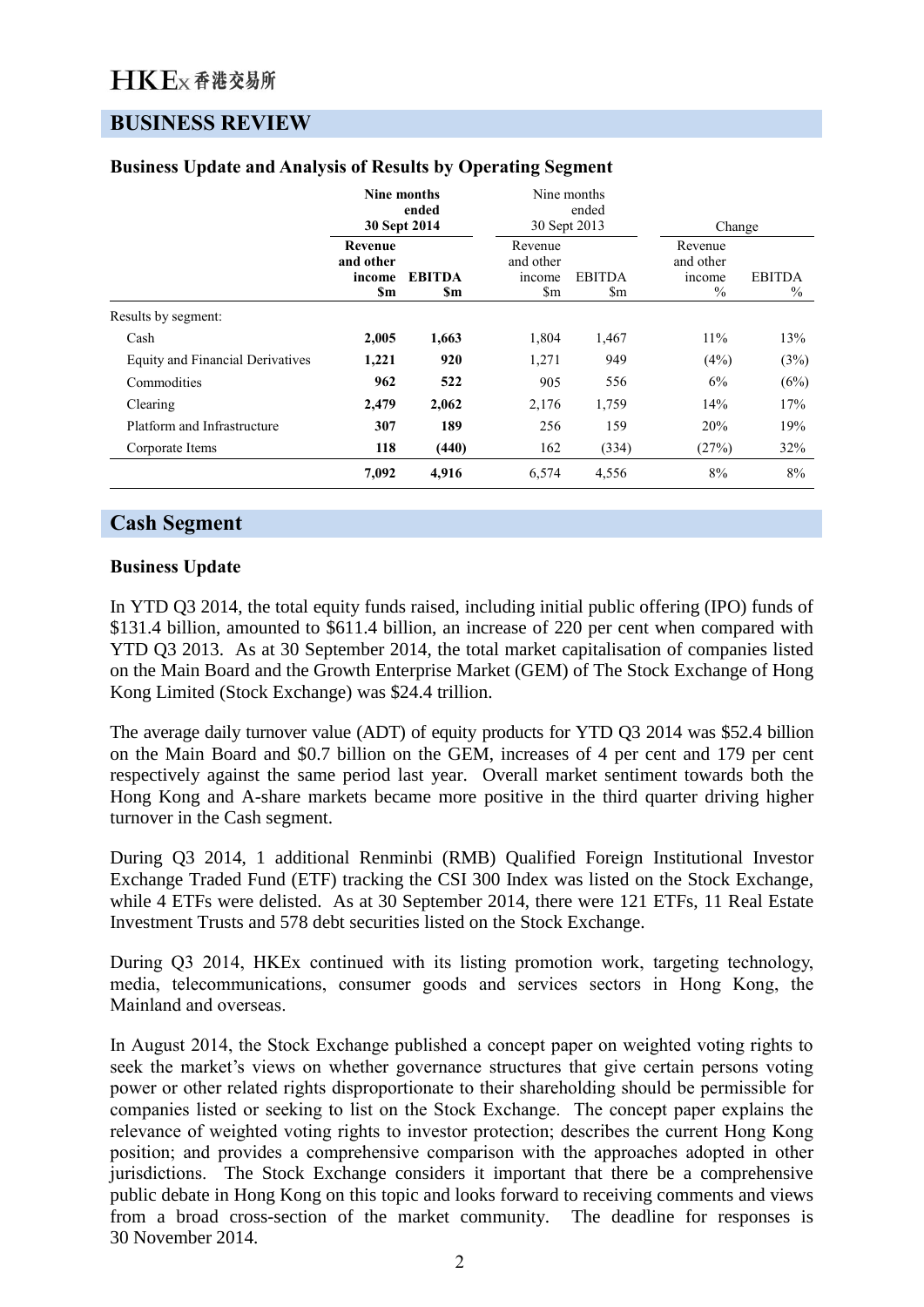The Stock Exchange is reviewing responses to its consultations on: (i) proposed changes to the section of its Corporate Governance Code and Corporate Governance Report relating to internal controls; and (ii) proposed changes to the Rules Governing the Listing of Securities on The Stock Exchange of Hong Kong Limited (Main Board Listing Rules) and the Rules Governing the Listing of Securities on the Growth Enterprise Market of The Stock Exchange of Hong Kong Limited relating to the disclosure of financial information and minor policy issues. The Stock Exchange aims to release its conclusions for (i) later this year and for (ii) early next year.

During Q3 2014, the Stock Exchange published amendments to Chapter 20 of the Main Board Listing Rules governing Collective Investment Schemes authorised by the Securities and Futures Commission (SFC). The amendments will be applicable to the listing applications submitted to the Stock Exchange on or after 10 November 2014. Also, with effect from 1 October 2014, an Application Proof will be published on the HKExnews website at the same time as a new applicant files a listing application with the Stock Exchange.

#### **Analysis of Results**

#### **Revenue**

|                                              | Nine months<br>ended<br>30 Sept 2014<br><b>Sm</b> | Nine months<br>ended<br>30 Sept 2013<br>$\mathbf{\S}$ m | Change |
|----------------------------------------------|---------------------------------------------------|---------------------------------------------------------|--------|
| Trading fees and trading tariff <sup>#</sup> | 1,135                                             | 1,047                                                   | 8%     |
| Stock Exchange listing fees <sup>#</sup>     | 482                                               | 418                                                     | 15%    |
| Market data fees <sup>#</sup>                | 320                                               | 297                                                     | 8%     |
| Other revenue                                | 68                                                | 42                                                      | 62%    |
| Total                                        | 2,005                                             | 1,804                                                   | 11%    |

Excludes derivative warrants (DWs), callable bull/bear contracts (CBBCs) and warrants, which are included in the Equity and Financial Derivatives segment

Trading fees and trading tariff rose by 8 per cent compared to YTD Q3 2013. This arose from a 5 per cent increase in ADT of equity products, a 2 per cent increase in the number of trading days, higher revenue from more equity funds raised and a rise in trading tariff earned on an increased number of transactions as the average transaction size was lower in YTD Q3 2014.

Stock Exchange listing fees rose by 15 per cent due to more IPOs and an increase in the total number of listed companies at 30 September 2014 compared with 30 September 2013.

Market data fees increased by 8 per cent compared with the same period in 2013 due to the introduction of new datafeeds with the launch of HKEx Orion Market Data Platform in the second half of 2013 together with greater demand for non-display data services.

Other revenue increased by 62 per cent due to higher brokerage fees on direct IPO allotments.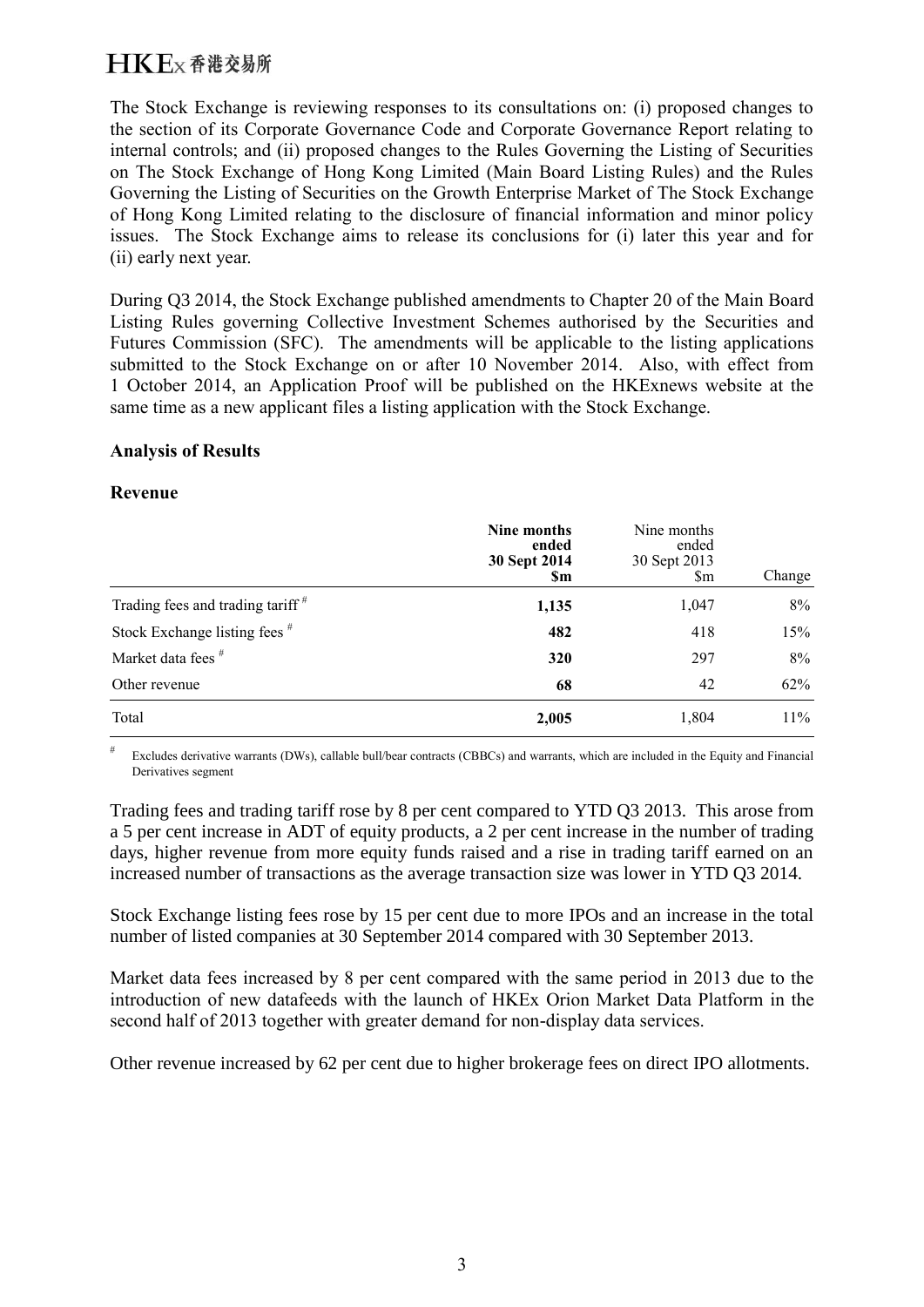### **Key Market Indicators**

|                                                                          | Nine months<br>ended<br>30 Sept 2014 | Nine months<br>ended<br>30 Sept 2013 | Change |
|--------------------------------------------------------------------------|--------------------------------------|--------------------------------------|--------|
| ADT of equity products traded on the Stock Exchange<br>(Sbillion or Sbn) | 53.1                                 | 50.4                                 | $5\%$  |
| Number of newly listed companies on Main Board ^                         | 75                                   | 34                                   | 121%   |
| Number of newly listed companies on GEM                                  | 14                                   | 11                                   | 27%    |
| Number of companies listed on Main Board at 30 Sept                      | 1,521                                | 1,399                                | 9%     |
| Number of companies listed on GEM at 30 Sept                             | <b>200</b>                           | 186                                  | 8%     |
| Total                                                                    | 1.721                                | 1,585                                | 9%     |

 $\sim$  Includes 6 transfers from GEM (2013: 3)

### **EBITDA**

Operating expenses increased marginally by \$5 million or 1 per cent due to an increase in staff costs. As a result, the EBITDA margin increased to 83 per cent (YTD Q3 2013: 81 per cent).

### **Equity and Financial Derivatives Segment**

### **Business Update**

In YTD Q3 2014, the average daily number of futures and options contracts traded on Hong Kong Futures Exchange Limited (Futures Exchange) decreased by 10 per cent and the average daily number of stock options contracts traded on the Stock Exchange increased by 11 per cent compared with YTD Q3 2013. The total open interest of all futures and options contracts on 30 September 2014 was 7,980,600 contracts, up 17 per cent from 6,822,588 the previous year.

The ADT of DWs, CBBCs and warrants traded on the Stock Exchange in YTD Q3 2014 was \$12.6 billion, a decline of 6 per cent compared with YTD Q3 2013.

During YTD Q3 2014, 1,905,544 contracts were traded during the after-hours futures trading session. They accounted for 6 per cent of the volume of the day session during the period. The closing time for the after-hours trading of stock index futures and USD/CNH (US dollar/RMB traded in Hong Kong) futures, has been extended from 11:00 pm to 11:45 pm effective 3 November 2014 to increase the overlap with the trading hours in the United States of America (US).

HKEx's CES China 120 Index Futures was awarded "The Best New Contract – Index and equities" by FOW, a leading news and data service for the international futures and options industry, in its 2014 awards for Asia.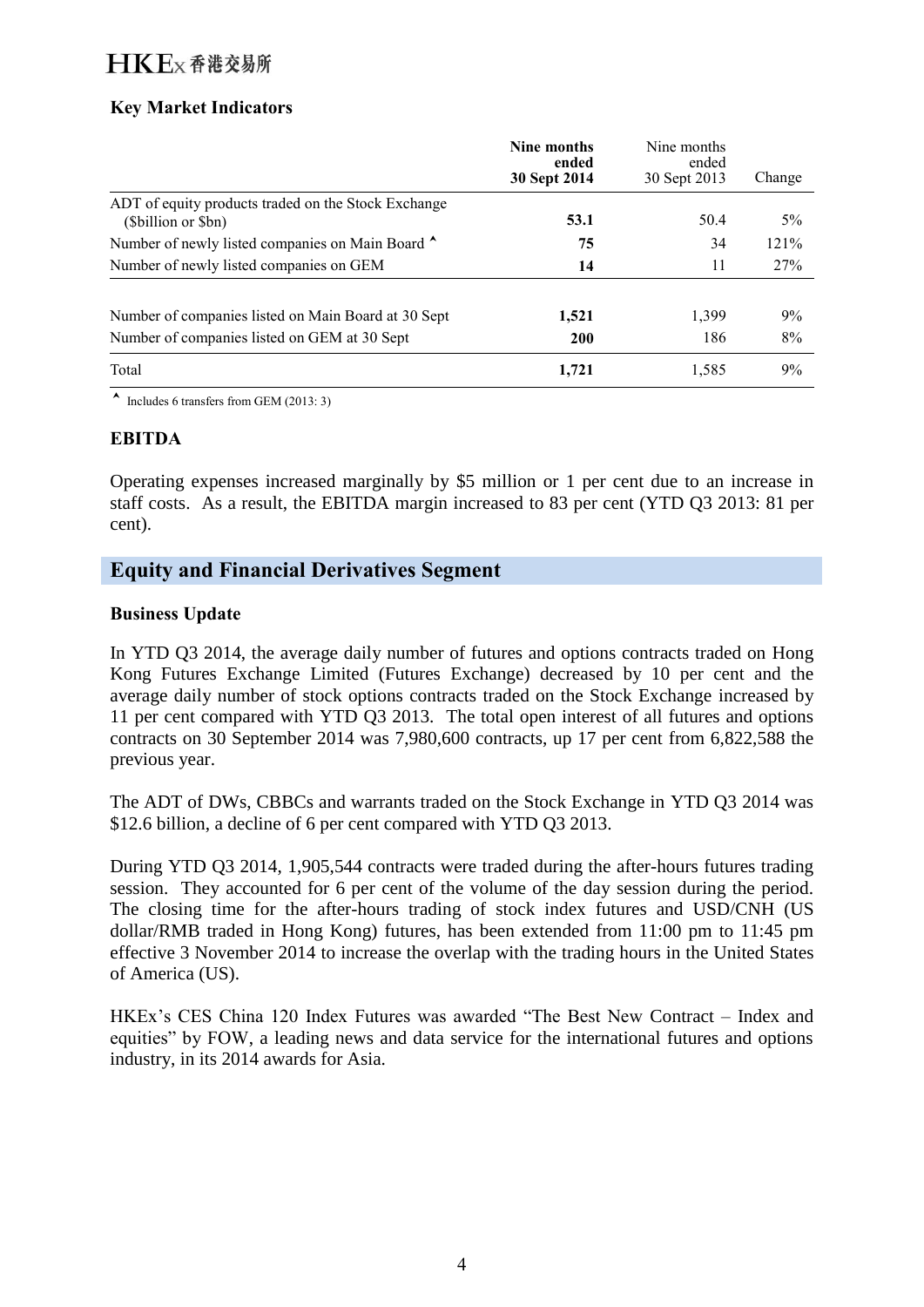### **Analysis of Results**

### **Revenue**

|                                 | Nine months<br>ended<br>30 Sept 2014<br>Sm | Nine months<br>ended<br>30 Sept 2013<br>$\mathbb{S}_{m}$ | Change |
|---------------------------------|--------------------------------------------|----------------------------------------------------------|--------|
| Trading fees and trading tariff | 756                                        | 822                                                      | (8%)   |
| Stock Exchange listing fees     | 338                                        | 319                                                      | 6%     |
| Market data fees                | 121                                        | 123                                                      | (2%)   |
| Other revenue                   | 6                                          | 7                                                        | (14%)  |
| Total                           | 1,221                                      | 1,271                                                    | (4%)   |

Trading fees and trading tariff decreased by 8 per cent due to lower ADT of DWs, CBBCs and warrants traded on the Stock Exchange, a 10 per cent drop in the average daily number of derivatives contracts traded on the Futures Exchange, and a higher proportion of trades being lower fee products such as the H-shares index futures and options. The decrease was partially offset by a 2 per cent increase in the number of trading days and higher average daily number of stock options contracts traded compared to YTD Q3 2013.

Stock Exchange listing fees rose by 6 per cent as there were more newly listed DWs and CBBCs during YTD Q3 2014.

### **Key Market Indicators**

|                                                 | Nine months<br>ended<br>30 Sept 2014 | Nine months<br>ended<br>30 Sept 2013 | Change   |
|-------------------------------------------------|--------------------------------------|--------------------------------------|----------|
| ADT of DWs, CBBCs and warrants                  |                                      |                                      |          |
| traded on the Stock Exchange (\$bn)             | 12.6                                 | 13.4                                 | (6%)     |
| Average daily number of derivatives contracts   |                                      |                                      |          |
| traded on the Futures Exchange                  | 259,269                              | 289,429                              | $(10\%)$ |
| Average daily number of stock options contracts |                                      |                                      |          |
| traded on the Stock Exchange                    | 277,324                              | 249,781                              | 11%      |
| Number of newly listed DWs                      | 5,574                                | 5,218                                | $7\%$    |
| Number of newly listed CBBCs                    | 7,501                                | 6,792                                | 10%      |

### **EBITDA**

Operating expenses dropped by \$21 million, or 7 per cent, mainly due to lower premises costs following renewal of certain leases and the redeployment of additional staff to strategic capital projects. As a result, EBITDA margin remained stable at 75 per cent.

### **Commodities Segment**

### **Business Update**

In YTD Q3 2014, the average daily volume at the LME was 705,320 lots, an increase of 4 per cent compared with YTD Q3 2013. During the nine-month period under review, increases in the average daily volume were recorded year-on-year in the following: (i) lead, zinc and tin increased between 2 and 6 per cent; (ii) aluminium rose 3 per cent; and (iii) nickel grew by 49 per cent. Declines were noted in the turnover of certain contracts, including an 8 per cent decrease in the copper contracts year-on-year.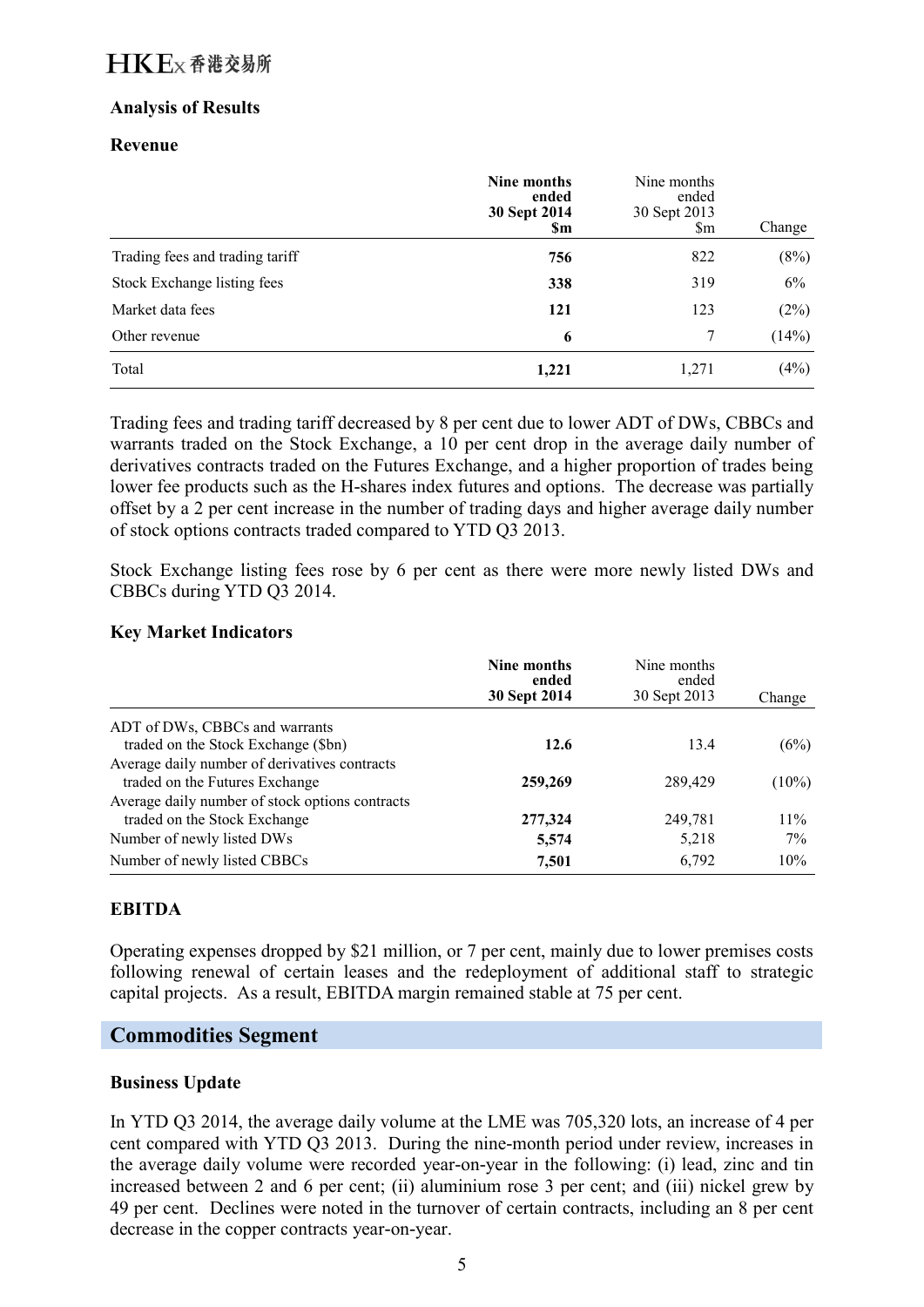Futures market open interest (MOI) at the end of September 2014 was of 2,377,497 lots, representing a 5 per cent decrease from the MOI reported at the end of September 2013. Nickel futures MOI rose 21 per cent compared with the MOI reported at the end of September 2013, while the other principal contracts experienced declines in MOI.

In YTD Q3 2014, an average of 147,600 lots per day traded across LMEselect, down 0.7 per cent year-on-year.

In line with market demand for broader transparency, from August 2014 the LME has published a Commitments of Traders Report (COTR), which is available on its website. The COTR is designed to reflect the nature of the predominant business activity that LME Members and their clients are involved in. The COTR is published on a weekly basis and consists of a report for each business day of the previous week.

In late September 2014, the LME announced a new fee schedule to support the ongoing programme of investment that is transforming the business. The new simplified tariff provides an all-in transaction fee with trading and clearing components, all now charged in USD, thereby aligning the LME's fees with the currency of the contracts traded. Under the new fee schedule, the average LME transaction fee (including trading and clearing) has been announced as increasing by 34 per cent, although the final tariff is still being discussed with LME Members and could be subject to minor revisions. The new tariff comes into effect on 1 January 2015 and more information is available on the LME website.

In October 2014, the LME launched the LMEnet, a dedicated network to provide market participants with a fast, reliable and secure connection to the LME's and LME Clear's electronic systems.

HKEx will introduce its first Asia Commodities contracts – London Aluminium Mini Futures, London Zinc Mini Futures and London Copper Mini Futures – for trading on 1 December 2014. These 3 metal mini contracts will be monthly cash settled and traded in RMB. Trading details are available on the HKEx website.

As more fully described on pages 13 to 14 under Contingent Liabilities, certain Group companies continue to be involved in litigation related to the metals warehousing industry.

#### **Analysis of Results**

### **Revenue**

|                                 | Nine months<br>ended<br>30 Sept 2014<br>\$m | Nine months<br>ended<br>30 Sept 2013<br>$\mathsf{Sm}$ | Change |
|---------------------------------|---------------------------------------------|-------------------------------------------------------|--------|
| Trading fees and trading tariff | 700                                         | 645                                                   | 9%     |
| Market data fees                | 135                                         | 131                                                   | 3%     |
| Other revenue                   | 127                                         | 129                                                   | (2%)   |
| Total                           | 962                                         | 905                                                   | 6%     |

Trading fees and trading tariff rose by 9 per cent compared to YTD Q3 2013 as a result of a 4 per cent increase in average daily volume of metals contracts traded on the LME together with an appreciation of pound sterling (GBP) over the year.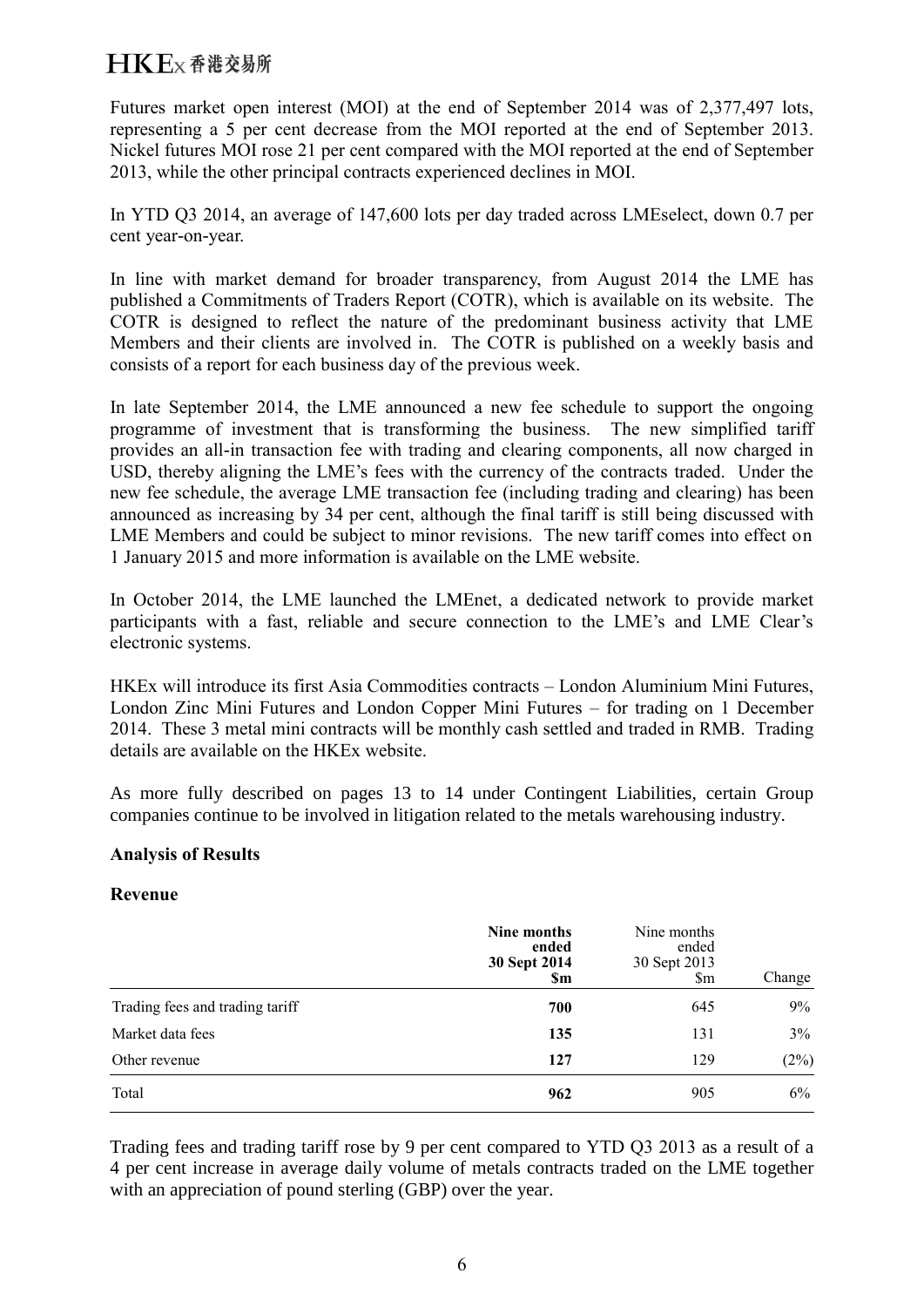### **Key Market Indicators**

|                                                                  | Nine months<br>ended<br>30 Sept 2014 | Nine months<br>ended<br>30 Sept 2013 | Change |
|------------------------------------------------------------------|--------------------------------------|--------------------------------------|--------|
| Average daily volume of metals contracts<br>traded on LME (lots) | 705.320                              | 680.234                              | $4\%$  |

#### **EBITDA**

Operating expenses rose by \$91 million or 26 per cent compared to YTD Q3 2013. Approximately half of this increase was attributable to \$45 million of legal fees (2013: \$4 million) incurred in respect of the US class action lawsuits and a judicial review claim filed in the United Kingdom (UK). The balance of the increase reflects investment in additional headcount related to key infrastructure and business development initiatives. As a result, EBITDA fell by 6 per cent to \$522 million and EBITDA margin declined from 61 per cent in YTD Q3 2013 to 54 per cent in YTD Q3 2014.

### **Clearing Segment**

#### **Business Update**

The relevant rules and procedures of the Group clearing houses in Hong Kong were revised to take into account the requirements for Reporting Financial Institutions under the US Foreign Account Tax Compliance Act and became effective 1 July 2014.

In response to the recommendations provided in the Financial Sector Assessment Program's Technical Note on Oversight and Supervision of Financial Market Infrastructures published by the International Monetary Fund, Hong Kong Securities Clearing Company Limited (HKSCC), HKFE Clearing Corporation Limited and The SEHK Options Clearing House Limited discontinued accepting bank guarantees as an approved type of collateral for any purpose with effect from 1 September 2014. HKSCC has also published on the HKEx website its Principles for Financial Market Infrastructures disclosure document on 10 October 2014 in accordance with the disclosure framework set forth by the Committee on Payment and Settlement Systems and the Technical Committee of the International Organization of Securities Commissions, or IOSCO.

The Group's 4 clearing houses in Hong Kong have each submitted an application to the European Securities and Markets Authority as a third country central counterparty.

HKEx has submitted its written comments to the Bills Committee formed by the Legislative Council to study the Securities and Futures and Companies Legislation (Uncertificated Securities Market Amendment) Bill 2014. As a member of the Uncertificated Securities Market Working Group, HKEx will continue to work with the SFC and other stakeholders to finalise the technical details of the operational model, and to prepare for the relevant subsidiary legislation for the launch of an uncertificated securities market regime in Hong Kong. In support of a regulatory regime for the over-the-counter derivatives market in Hong Kong, OTC Clearing Hong Kong Limited (OTC Clear) has also provided its views on the proposed mandatory reporting and record keeping requirements set out in the joint consultation conducted by the Hong Kong Monetary Authority and the SFC.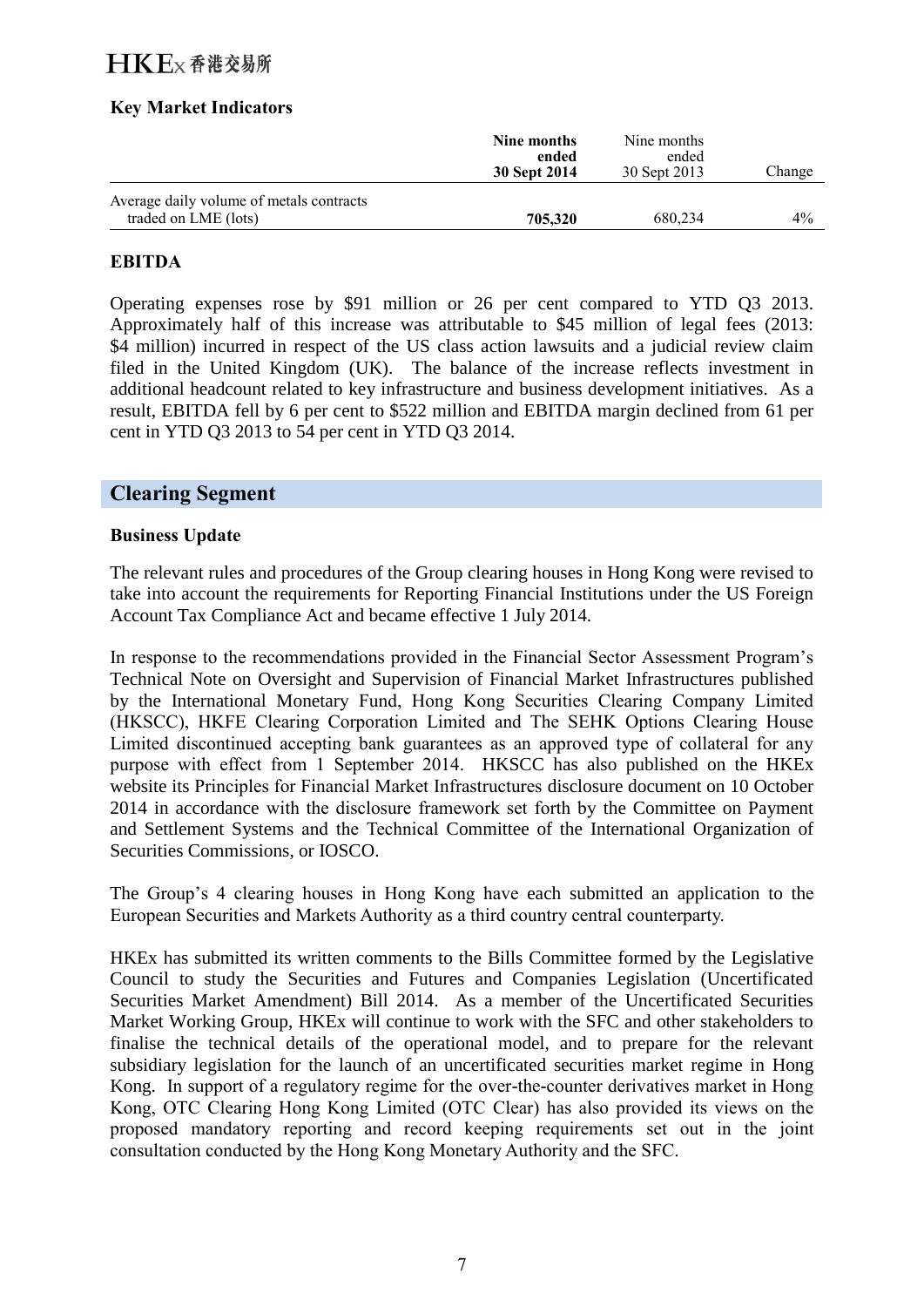LME Clear, the new clearing house for the LME market, was launched on 22 September 2014. All 43 LME Clearing Members transferred a total of over 2.2 million positions, representing the whole of the open interest for the LME market. LME Clear will provide an immediate revenue stream for the Group in the fourth quarter of 2014, and will be a major contributor to results in 2015.

#### **Analysis of Results**

#### **Revenue and Other Income**

|                                                                                              | Nine months<br>ended<br>30 Sept 2014<br>Sm | Nine months<br>ended<br>30 Sept 2013<br>Sm. | Change |
|----------------------------------------------------------------------------------------------|--------------------------------------------|---------------------------------------------|--------|
| Trading fees and trading tariff – allocated from<br>Equity and Financial Derivatives segment | 130                                        | 135                                         | (4%)   |
| Clearing and settlement fees                                                                 | 1,319                                      | 1,225                                       | 8%     |
| Depository, custody and nominee services fees                                                | 597                                        | 523                                         | 14%    |
| Other revenue and sundry income                                                              | 27                                         | 18                                          | 50%    |
| Total revenue                                                                                | 2,073                                      | 1,901                                       | 9%     |
| Net investment income                                                                        | 406                                        | 275                                         | 48%    |
| Total revenue and other income                                                               | 2,479                                      | 2,176                                       | 14%    |

Trading fees and trading tariff allocated from Equity and Financial Derivatives segment fell due to a decrease in the number of derivatives contracts traded on the Futures Exchange but partly offset by an increase in the number of stock options contracts traded (see Equity and Financial Derivatives Segment commentary above).

Clearing and settlement fees rose with the increase in ADT on the Stock Exchange, an increase in the number of trading days, and a reduction in average transaction size that has led to more clearing transactions being subject to the minimum fee. LME Clear also generated \$15 million of clearing fees after its launch on 22 September 2014.

Depository, custody and nominee services fees increased by 14 per cent due to higher scrip fees, stock withdrawal fees, dividend collection fees, corporate action fees and electronic IPO services fees.

The analysis of net investment income is as follows:

|                                               | Nine months ended 30 Sept 2014 |            |               | Nine months ended 30 Sept 2013 |            |               |
|-----------------------------------------------|--------------------------------|------------|---------------|--------------------------------|------------|---------------|
|                                               |                                |            | Annualised    |                                |            | Annualised    |
|                                               | Average                        | <b>Net</b> | net           | Average                        | Net        | net           |
|                                               | fund                           | investment | investment    | fund                           | investment | investment    |
|                                               | size                           | income     | return        | size                           | income     | return        |
|                                               | <b>Sbn</b>                     | \$m        | $\frac{6}{9}$ | \$bn                           | \$m        | $\frac{0}{0}$ |
| Margin Funds and cash collateral <sup>^</sup> | 46.9                           | 388        | $1.10\%$      | 42.5                           | 263        | 0.82%         |
| Clearing House Funds $A#$                     | 4.1                            | 18         | $0.58\%$      | 3.9                            | 12         | 0.41%         |
| Total                                         | 51.0                           | 406        | 1.06%         | 46.4                           | 275        | 0.79%         |

Includes funds received from Participants of LME Clear from 22 September 2014

In April 2014, \$156 million previously earmarked for contribution to the Rates and FX Guarantee Resources of OTC Clear was segregated into designated bank accounts and separately managed. Accordingly, this amount is now disclosed under Clearing House Funds instead of Corporate Funds.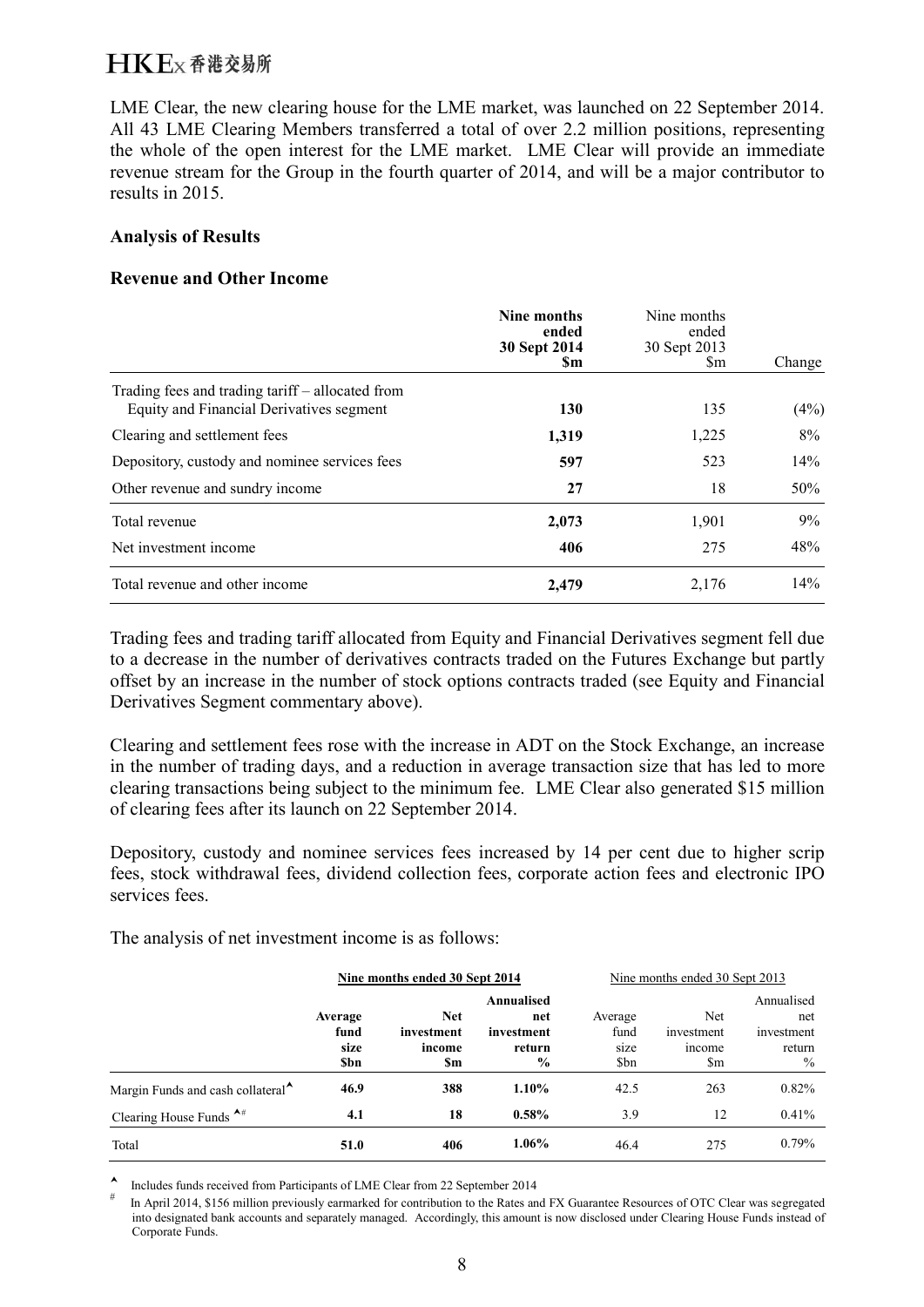The increase in the average fund size of Margin Funds and cash collateral during the period was due to significant amounts of cash collateral collected from LME Clear Participants, with effect from launch on 22 September 2014, which has increased the overall average for the period.

The higher net investment income and return of the Margin Funds and cash collateral in 2014 were mainly attributable to a rise in interest income from higher bank deposit rates.

### **EBITDA**

Operating expenses remained stable as the recovery from LBSA's liquidators was fully offset by an increase in the costs of developing LME Clear. EBITDA of the segment rose by 17 per cent to \$2,062 million as compared to YTD Q3 2013, and EBITDA margin increased from 81 per cent in YTD Q3 2013 to 83 per cent in YTD Q3 2014.

### **Platform and Infrastructure Segment**

### **Business Update**

HKEx is completing the final phase of the Orion Market Data initiative for the Derivatives Market (OMD-D), which is scheduled for launch on 17 November 2014.

With the increasing number of Exchange Participants migrating to the Orion Central Gateway (OCG), trading via the OCG accounted for approximately 38 per cent of the total daily turnover of the Cash Market.

HKEx has started the enrolment process and completed the acceptance testing for the New Securities Trading Device (NSTD) that will replace the legacy Automatic Order Matching and Execution System, or AMS, Terminals and Multi-workstation System, or MWS, trading devices. It is expected that the NSTD migration will commence in the fourth quarter of 2014.

The Genium information technology platform upgrade of the Derivatives Market's trading and clearing systems was awarded "The Best Technology Innovation by an Exchange" by FOW in September 2014.

#### **Analysis of Results**

#### **Revenue**

|                                                                   | Nine months<br>ended<br>30 Sept 2014<br><b>Sm</b> | Nine months<br>ended<br>30 Sept 2013<br>$\mathbb{S}_{m}$ | Change |
|-------------------------------------------------------------------|---------------------------------------------------|----------------------------------------------------------|--------|
| Network, terminal user, dataline and software<br>sub-license fees | 227                                               | 194                                                      | 17%    |
| Hosting services fees                                             | 72                                                | 54                                                       | 33%    |
| Others                                                            | 8                                                 | 8                                                        | $0\%$  |
| Total                                                             | 307                                               | 256                                                      | 20%    |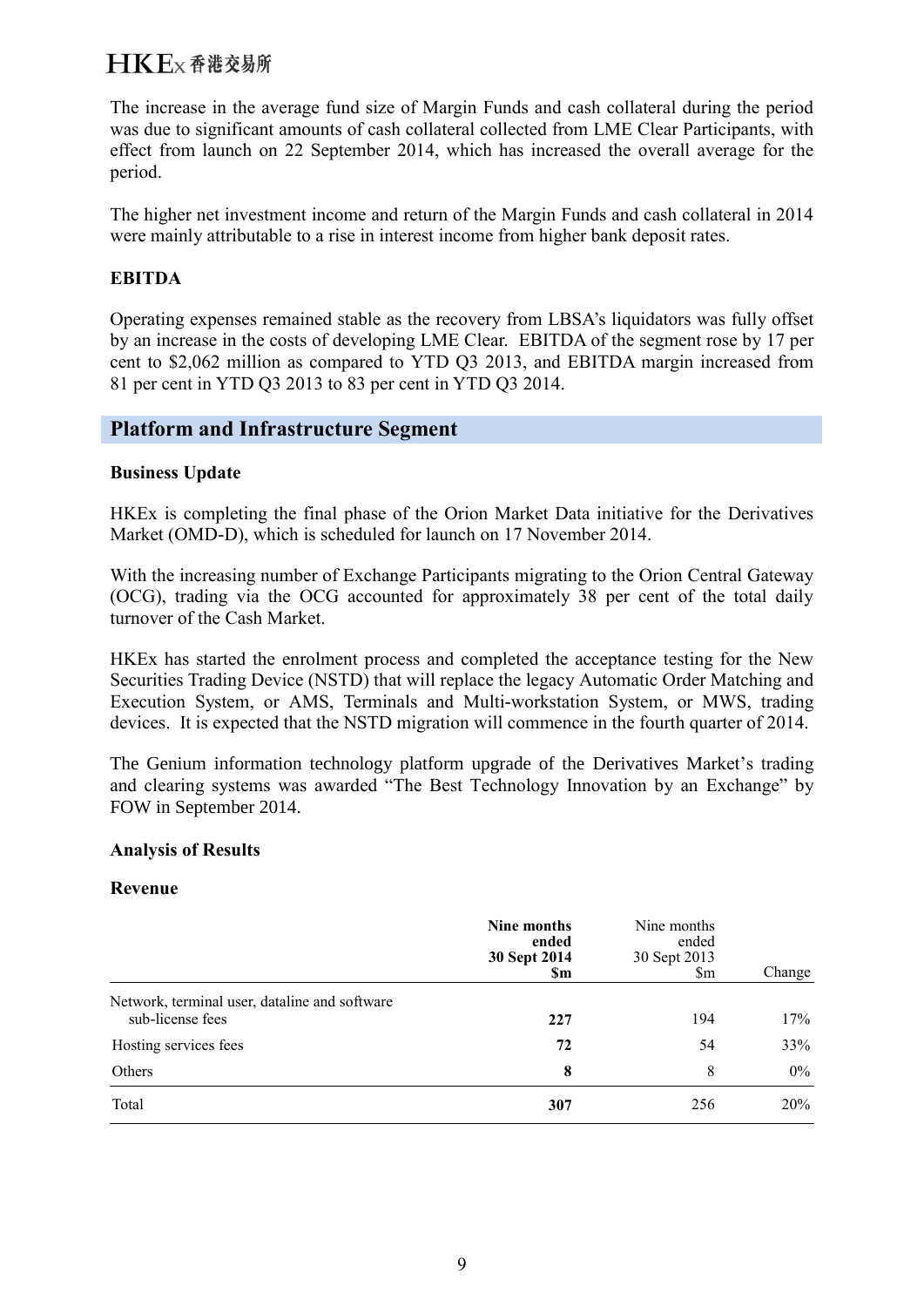Network, terminal user, dataline and software sub-license fees rose by 17 per cent. This arose from increases in Cash Market trading system line rental income, due to the launch of OCG, and Derivatives Market trading system sub-license fee income, due to the roll-out of the Genium system.

Hosting services fees increased by 33 per cent due to increased number of racks taken up by customers.

### **EBITDA**

Operating expenses increased by \$21 million, or 22 per cent due to higher operating costs of hosting services and increased information technology costs consumed by Participants. EBITDA margin remained the same as YTD Q3 2013 at 62 per cent, as revenue and operating expenses rose by similar percentages.

### **Corporate Items**

"Corporate Items" is not a business segment but comprises central income (mainly net investment income of Corporate Funds) and central costs (mainly costs of central support functions that provide services to all operating segments and other costs not directly related to any operating segments).

#### **Revenue and Other Income**

|                       | Nine months<br>ended<br>30 Sept 2014<br>\$m | Nine months<br>ended<br>30 Sept 2013<br>$\mathop{\mathrm{Sm}}$ | Change |
|-----------------------|---------------------------------------------|----------------------------------------------------------------|--------|
| Net investment income | 115                                         | 158                                                            | (27%)  |
| Others                | 3                                           | 4                                                              | (25%)  |
| Total                 | 118                                         | 162                                                            | (27%)  |

The analysis of net investment income is as follows:

|                 |                                | Nine months ended 30 Sept 2014            |                                                            | Nine months ended 30 Sept 2013  |                                          |                                                            |  |
|-----------------|--------------------------------|-------------------------------------------|------------------------------------------------------------|---------------------------------|------------------------------------------|------------------------------------------------------------|--|
|                 | Average<br>fund<br>size<br>Sbn | <b>Net</b><br>investment<br>income<br>\$m | Annualised<br>net<br>investment<br>return<br>$\frac{0}{0}$ | Average<br>fund<br>size<br>\$bn | Net<br>investment<br><i>ncome</i><br>\$m | Annualised<br>net<br>investment<br>return<br>$\frac{0}{0}$ |  |
| Corporate Funds | 11.0                           | 115                                       | $1.39\%$                                                   | 9.3                             | 158                                      | 2.28%                                                      |  |

The average fund size of Corporate Funds increased mainly due to profits retained from prior periods.

In YTD Q3 2013 a non-recurring fair value gain on the LME's investment in shares of LCH.Clearnet Group Limited of \$108 million was recognised. Excluding this one-off gain the underlying investment income of Corporate Funds in YTD Q3 2014 showed a 130 per cent increase over the prior period.

As the valuation of the investments reflects movements in their market prices, fair value gains or losses may fluctuate or reverse until the investments are sold or mature.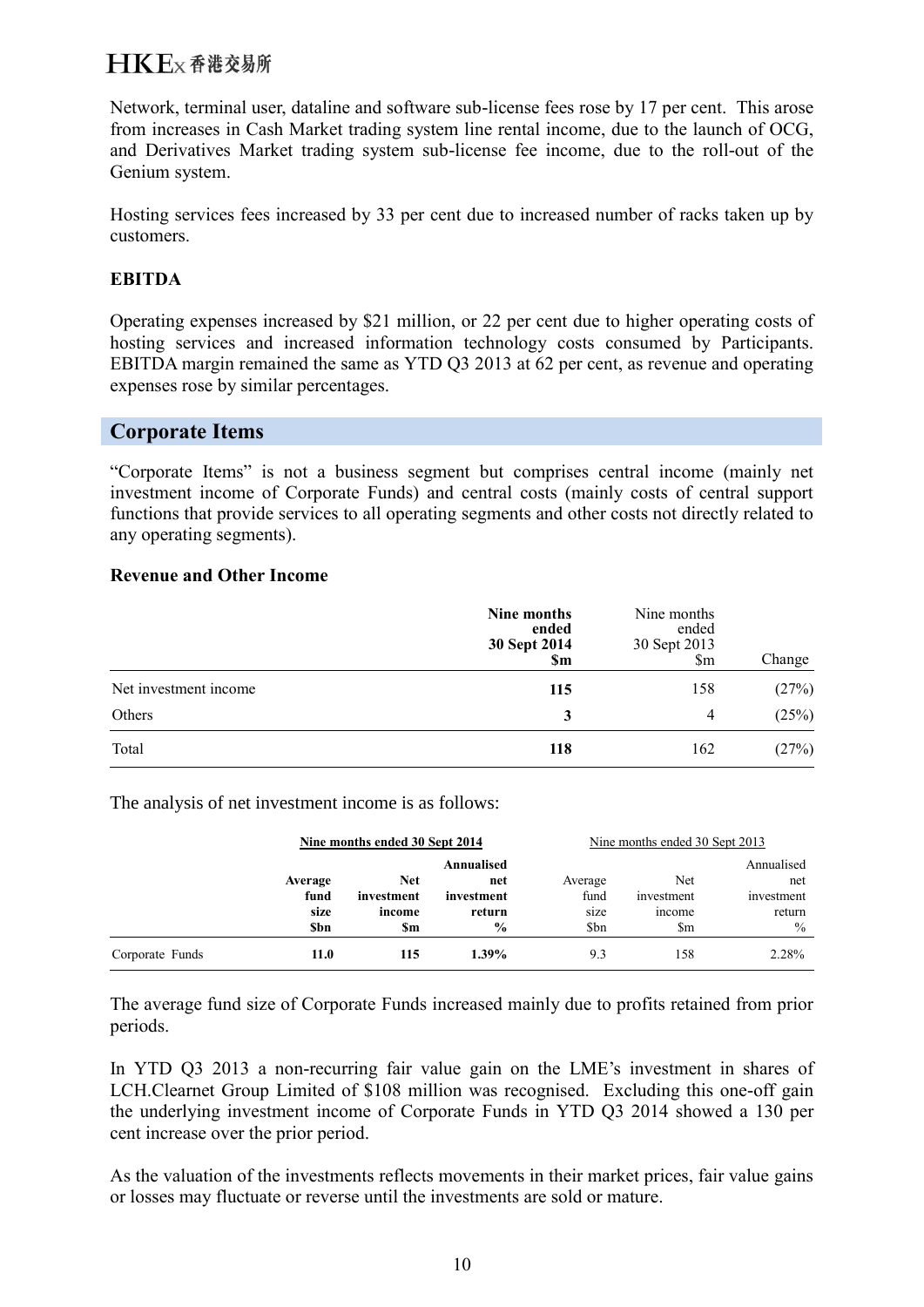### **Shanghai-Hong Kong Stock Connect**

HKEx has actively prepared for the launch of Shanghai-Hong Kong Stock Connect (Stock Connect), a firm-wide strategic initiative that will establish mutual stock market access between Shanghai and Hong Kong.

In terms of technical readiness, a Connectivity Test (CT) and 2 rounds of Market Rehearsals (MRs) were conducted and completed between 23 August and 13 September 2014. A total of 97 Stock Exchange Participants, accounting for 80 per cent of the total market turnover, participated in the CT and MRs to assess their readiness for handling the Northbound trading of Stock Connect.

In terms of exchanges and clearing houses' readiness for Stock Connect, the Stock Exchange has received approval from the SFC for related amendments to the Rules of the Exchange. HKSCC has also received approval from the SFC for related amendments to the Rules and Operational Procedures of The Central Clearing and Settlement System, or CCASS. These amendments have been published.

In terms of market readiness, since the commencement of the market communication programme on 29 April 2014, briefings have been conducted for brokers, and system and information vendors on key business model features and technical arrangements to prepare industry practitioners. On the investor education front, HKEx has organised seminars and workshops for both institutional and retail investors in Hong Kong, the Mainland and the rest of the world, and a wide variety of marketing collaterals, such as information books, flyers, educational videos, etc. have been made available online and distributed to investors. HKEx worked with industry organisations, including brokers, broker associations and fund associations on some of the events. In September 2014, HKEx and the Shanghai Stock Exchange conducted a joint international roadshow in 11 cities across Europe, North America and the Middle East. The exchanges reached out to over 260 buy-side firms over the 2-week trip.

At the date of this announcement, HKEx had not received the relevant approval for the launch of Stock Connect, and there was no firm date for its implementation.

### **FINANCIAL REVIEW**

#### **Financial Assets and Financial Liabilities by Funds**

|                                                        | At<br>30 Sept 2014<br><b>Sm</b> | At<br>31 Dec 2013<br>\$m | Change      |
|--------------------------------------------------------|---------------------------------|--------------------------|-------------|
| <b>Financial assets</b>                                |                                 |                          |             |
| Cash and cash equivalents *                            | 140,874                         | 41,452                   | <b>240%</b> |
| Financial assets measured at fair value through profit |                                 |                          |             |
| or loss                                                | 61,259                          | 3,902                    | 1,470%      |
| Financial assets measured at amortised cost            | 8,422                           | 9,046                    | (7%)        |
| Total                                                  | 210,555                         | 54,400                   | 287%        |

\* Following the launch of LME Clear, the amount of cash and cash equivalents has increased as a result of Margin Funds and contribution to Clearing House Funds collected by LME Clear. At 30 September 2014, \$81,590 million (31 December 2013: \$Nil) was included in this balance and financial liabilities of the 2 Funds.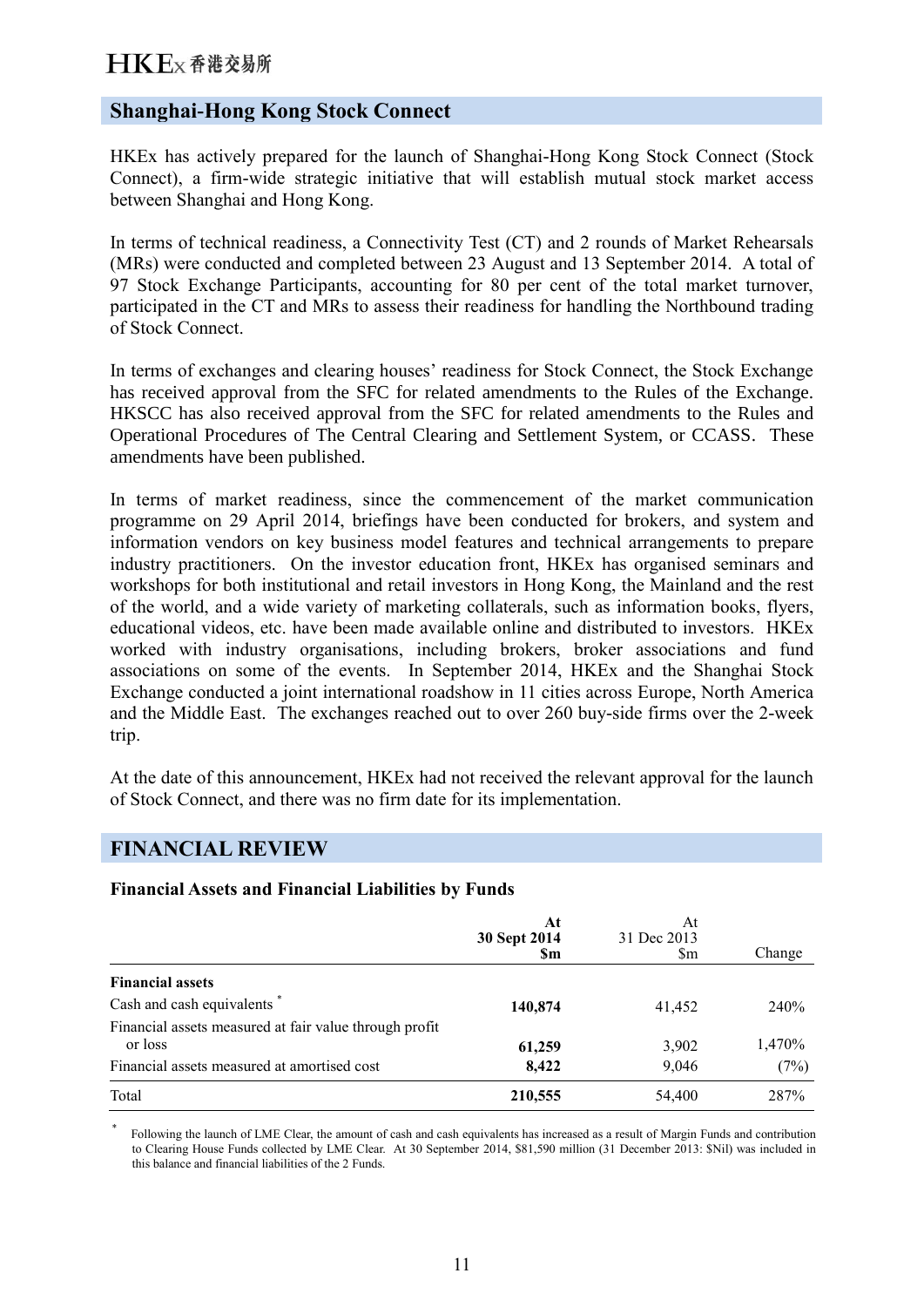The Group's financial assets comprised financial assets of the Corporate Funds, Margin Funds and cash collateral, and Clearing House Funds. The amounts attributable to the respective funds were as follows:

|                                    | At<br>30 Sept 2014<br><b>Sm</b> | At<br>31 Dec 2013<br>\$m | Change  |
|------------------------------------|---------------------------------|--------------------------|---------|
| <b>Financial assets</b>            |                                 |                          |         |
| Clearing House Funds $#$           | 9,440                           | 4,471                    | $111\%$ |
| Margin Funds and cash collateral ^ | 133,126                         | 39,787                   | 235%    |
| Corporate Funds <sup>#</sup>       | 67,989                          | 10,142                   | 570%    |
| Total                              | 210,555                         | 54,400                   | 287%    |

# At 31 December 2013, \$156 million of the Group's Corporate Funds was earmarked for contribution to the Rates and FX Guarantee Resources of OTC Clear. This was subsequently transferred to separately designated and managed accounts, amounted to \$157 million at 30 September 2014, and is included in Clearing House Funds for presentation purposes.

Excludes margin receivable from Clearing Participants of \$11 million (31 December 2013: \$6 million)

|                                                       | At<br>30 Sept 2014 | At<br>31 Dec 2013 |          |
|-------------------------------------------------------|--------------------|-------------------|----------|
|                                                       | Sm                 | Sm                | Change   |
| <b>Financial liabilities</b>                          |                    |                   |          |
| Participants' contributions to Clearing House Funds   | 8,629              | 3,884             | 122%     |
| Financial liabilities at fair value through profit or |                    |                   |          |
| loss of Corporate Funds                               | 58,176             | 6                 | 969,500% |
| Margin deposits and cash collateral from Clearing     |                    |                   |          |
| Participants                                          | 131,786            | 39,793            | 231\%    |
| Borrowings of Margin Funds <sup>@</sup>               | 1,351              |                   | N/A      |
| Total                                                 | 199,942            | 43,683            | 358%     |

@ At 30 September 2014, there was a temporary overdraft of \$1,351 million in one of the Margin Fund bank accounts of LME Clear. The overdraft was caused by the delay in settlement by one of the members' settlement banks, causing an over-investment in cash and cash equivalents by LME Clear's investment services agent, Citibank N.A.. The overdraft was fully repaid on 1 October 2014.

The increase in financial assets and financial liabilities of Margin Funds and cash collateral at 30 September 2014 against those at 31 December 2013 was mainly due to the launch of LME Clear where \$75,402 million of Margin Funds were received from its Participants at 30 September 2014.

The increase in financial assets and financial liabilities of Clearing House Funds at 30 September 2014 against those at 31 December 2013 was mainly due to the launch of LME Clear where \$4,837 million of contributions to Clearing House Funds were received from its Participants at 30 September 2014.

Derivative financial assets and derivative financial liabilities of \$58,174 million were recorded on the condensed consolidated statement of financial position in respect of fair value of outstanding contracts of LME Clear which acts as a central counterparty to all metal contracts traded on the LME.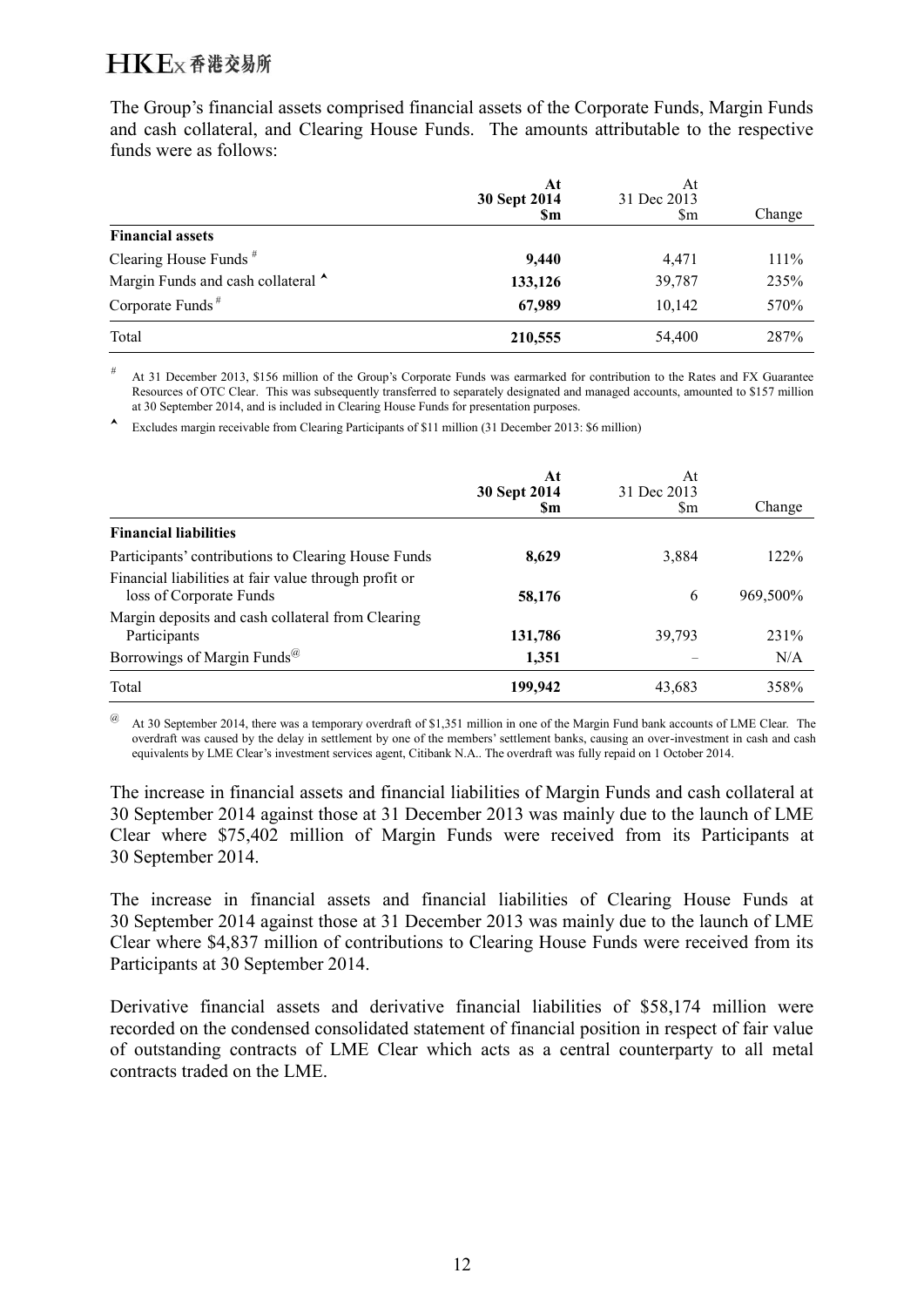Excluding the increase in derivative financial assets attributable to LME Clear, Corporate Funds at 30 September 2014 decreased by \$327 million or 3 per cent during the nine-month period ended 30 September 2014. The decrease was attributable to the payment of the 2013 final and 2014 interim dividends and a previously accrued \$1.2 billion liability to LBSA's liquidators relating to dividends withheld from LBSA's clients. This was partly offset by cash generated from profits during the period.

### **Borrowings**

In January 2014, HKEx issued US\$95 million of fixed rate notes to independent third parties at par to replace an equivalent amount of floating rate bank borrowings. The notes will mature in 5 years and bear interest at 2.85 per cent per annum payable semi-annually in arrears.

In July 2014, the Group refinanced existing bank borrowings with a new bank loan of US\$205 million at a lower interest rate. The new bank loan will mature within 7 years.

### **Capital Expenditure and Commitments**

During the first nine months of 2014, the Group incurred capital expenditure of \$349 million (2013: \$443 million) on the development and upgrade of various trading and clearing systems including a commodities clearing system, a Central Gateway for Cash Market trading, a new market data platform, and trading and clearing systems to facilitate mutual stock market access between the mainland of China and Hong Kong.

The Group's capital expenditure commitments at 30 September 2014, including those authorised by the Board but not yet contracted for, amounted to \$647 million (31 December 2013: \$878 million) and were related to the development and enhancement of information technology systems including a market data system, clearing systems for over-the-counter derivatives, a Central Gateway for Cash Market trading, and trading and clearing systems to facilitate mutual stock market access between the mainland of China and Hong Kong. The Group has adequate resources to fund its capital expenditure commitments.

### **Contingent Liabilities**

At 30 September 2014, there were no significant changes in the Group's contingent liabilities compared to 31 December 2013, except as described below.

(i) US litigation

Since August 2013, 26 class actions have been filed against the LME in the US alleging anti-competitive and monopolistic behaviour in the warehousing industry in connection with aluminium prices. In March 2014, 24 of the class actions were consolidated into 3 complaints, with 2 complaints remaining unconsolidated. HKEx was named as a defendant only in the consolidated complaint filed by direct purchasers of primary aluminium; LMEH was named as a defendant in all 3 of the consolidated complaints, and the LME was named in all 5 of the complaints.

At the end of August 2014, the US District Court for the Southern District of New York (US District Court) dismissed all 5 complaints brought against the LME on the ground of sovereign immunity and leave to re-plead was denied to all the plaintiffs. The US District Court also dismissed all the claims brought against HKEx and LMEH.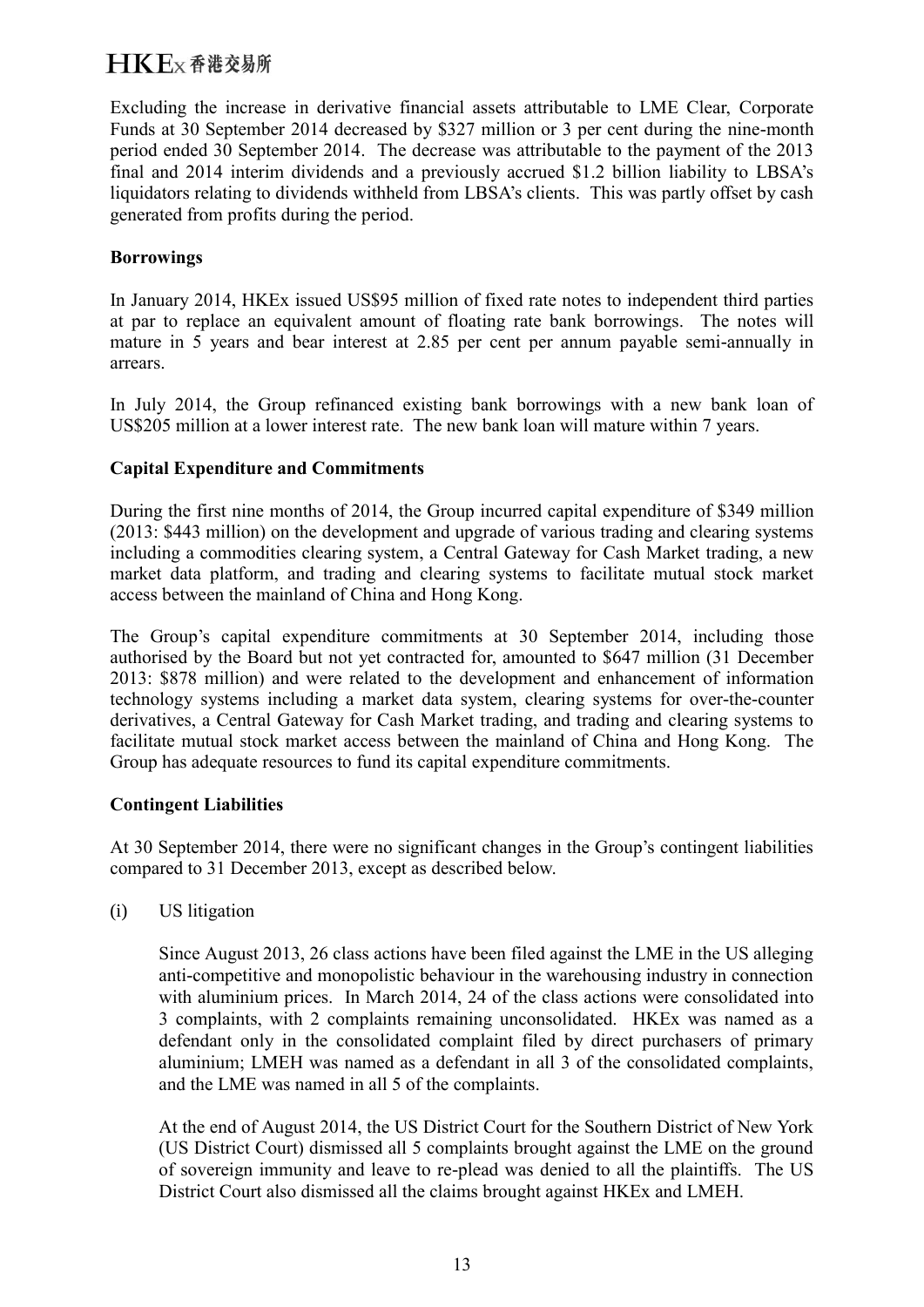However, in September 2014, the plaintiffs in 2 of the dismissed consolidated complaints against the LME and LMEH exercised their automatic right of appeal and filed an appeal with the US Court of Appeals for the Second Circuit (US Court of Appeals), and in October 2014, the US Court of Appeals ordered that the appeals be held in abeyance until the US Supreme Court has ruled on whether the US Court of Appeals has jurisdiction to decide on these appeals. Further, on 9 October 2014, the direct purchasers of primary aluminium filed their proposed amended complaints, naming the LME, LMEH, and HKEx as defendants (the Aluminium Amended Complaints). All 3 companies continue to defend the claims vigorously and will file their opposition in December 2014.

Since May 2014, 3 class actions have been filed against the LME, LMEH, and HKEx in the US alleging anti-competitive and monopolistic behaviour in the warehousing market in connection with zinc prices. An initial status conference for these cases was held in July 2014, at which the plaintiffs were ordered to file a consolidated amended complaint by the end of September 2014. Following developments in the aluminium warehousing litigation mentioned above, the US District Court ordered on 22 September 2014 that all the zinc cases be held in abeyance until after the US District Court has made a decision on the Aluminium Amended Complaints.

The LME and HKEx management continue to take the view that all the lawsuits are without merit, and each of the LME, LMEH and HKEx will contest them vigorously.

As it is not yet clear how the US proceedings will be dealt with by the US District Court, the Group does not currently have sufficient information to estimate the financial effect (if any) relating to the lawsuits, the timing of the ultimate resolution of the proceedings, or what the eventual outcomes might be.

### (ii) UK litigation

In December 2013, the LME was named as a defendant in a judicial review claim filed by United Company RUSAL Plc (Rusal) in the English High Court (High Court) to challenge the LME's decision to introduce rule changes to the delivery out rates of LME approved warehouses. In March 2014, the High Court handed down judgement in favour of Rusal, quashing the LME's consultation on the rule changes and the decision to implement such changes.

At the end of July 2014, the LME appealed to the English Court of Appeal (Court of Appeal) and on 8 October 2014, the Court of Appeal unanimously found in favour of the LME on all grounds and set aside the quashing order of the High Court. The Court of Appeal also denied Rusal's application for permission to appeal to the Supreme Court and ordered Rusal to pay the LME's costs, to be assessed if not agreed. In mid-October, Rusal made an application for permission to appeal directly to the Supreme Court. The LME will contest the application vigorously.

Pursuant to the Court of Appeal's decision, Rusal has reimbursed the GBP200,000 (HK\$2.5 million) which the LME paid in April 2014 as interim payment on account of Rusal's costs of the High Court hearing. Further, Rusal is required to and has paid the LME a similar amount as interim payment on account of the LME's costs. As negotiations regarding costs have yet to begin and Rusal has sought permission to appeal from the Supreme Court, the LME is not currently in a position to estimate the financial effect of the appeal.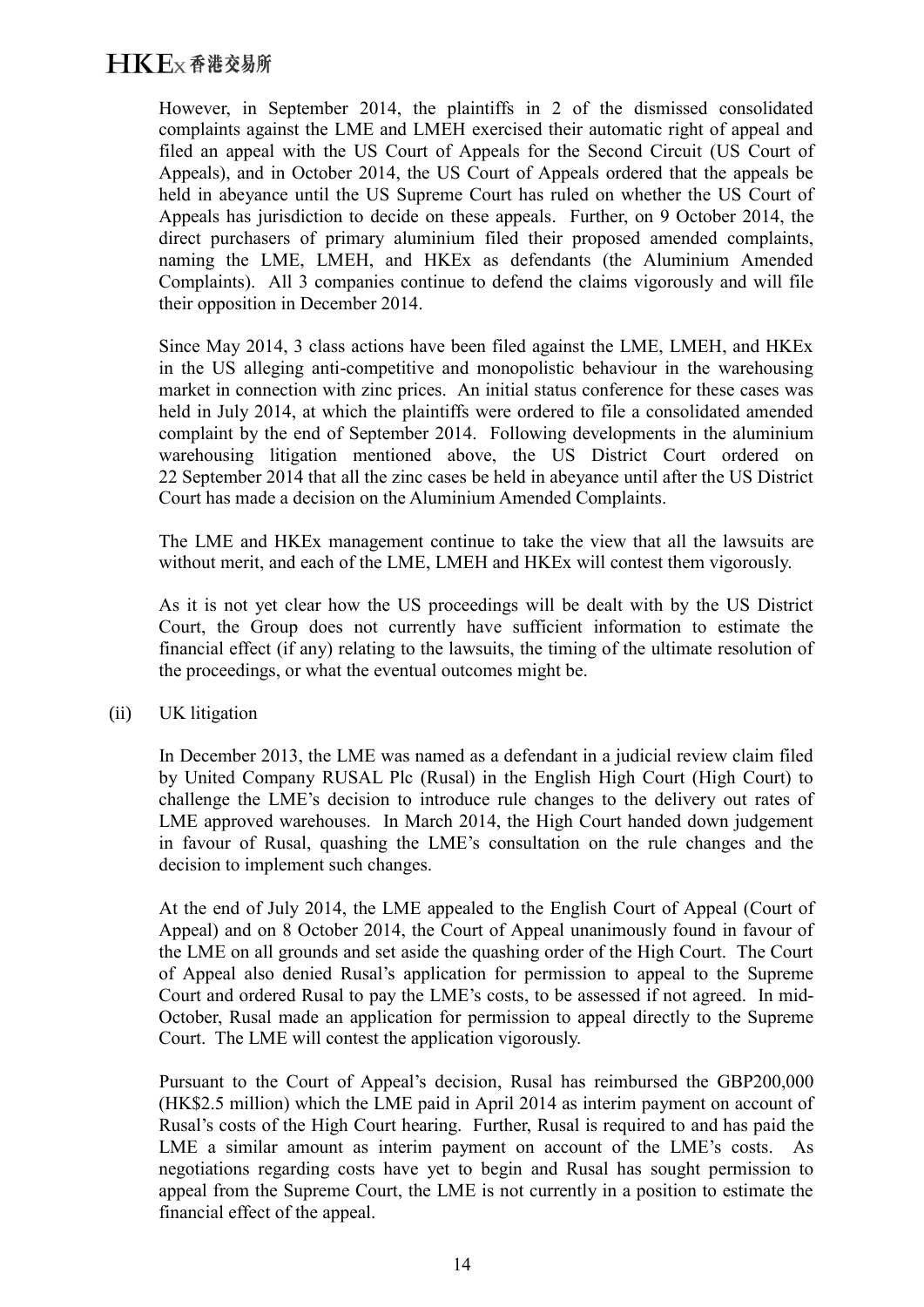## $H K F_X$   $\Phi$  港 交易所

### **Charges on Assets**

One of the Group's subsidiaries, LME Clear, holds securities as collateral against overnight triparty reverse repurchase agreements under which its investment services agent, Citibank N.A., is obliged to return equivalent securities to the counterparties at maturity of the reverse repurchase agreements. The fair value of this collateral was US\$6,202 million (HK\$48,159 million) as at 30 September 2014 (31 December 2013: HK\$Nil).

This collateral, which was not recorded on the condensed consolidated statement of financial position of the Group at 30 September 2014, has been repledged to Citibank N.A. under a first floating charge arrangement for the settlement and depository services it provides in respect of the collateral held. The floating charge could convert to a fixed charge in the event of contract termination, or default or insolvency of LME Clear.

LME Clear has also pledged a security interest to Citibank N.A. in relation to a liquidity facility that supports its cash and investment management activity. LME Clear's Margin Funds owed US\$174 million (HK\$1,351 million) under this facility as at 30 September 2014 (see Financial Assets and Financial Liabilities by Funds commentary above), secured by cash and cash equivalents amounting to US\$3,221 million (HK\$25,011 million) invested by Citibank N.A. on LME Clear's behalf.

## **Changes since 31 December 2013**

There were no other significant changes in the Group's financial position or from the information disclosed under Management Discussion and Analysis in the annual report for the year ended 31 December 2013.

It is the Group's practice to declare a dividend only at the half-year and year-end. Therefore, no dividend will be proposed for the third quarter of 2014 (third quarter of 2013: \$Nil).

Due to fluctuations in market conditions and changes in the operating environment, certain categories of revenue, other income and operating expenses may vary substantially from quarter to quarter. Therefore, quarterly results should not be extrapolated to project the Group's full-year performance.

### **Review of Financial Statements**

The Audit Committee has reviewed the Group's Unaudited Condensed Consolidated Financial Statements for YTD Q3 2014 in conjunction with HKEx's external auditor.

The external auditor has carried out certain agreed-upon procedures on the Unaudited Condensed Consolidated Financial Statements for YTD Q3 2014 in accordance with the Hong Kong Standard on Related Services 4400 "Engagements to Perform Agreed-Upon Procedures Regarding Financial Information" issued by the Hong Kong Institute of Certified Public Accountants.

## **Purchase, Sale or Redemption of HKEx's Listed Securities**

During YTD Q3 2014, neither HKEx nor any of its subsidiaries purchased, sold or redeemed any of the Company's listed securities.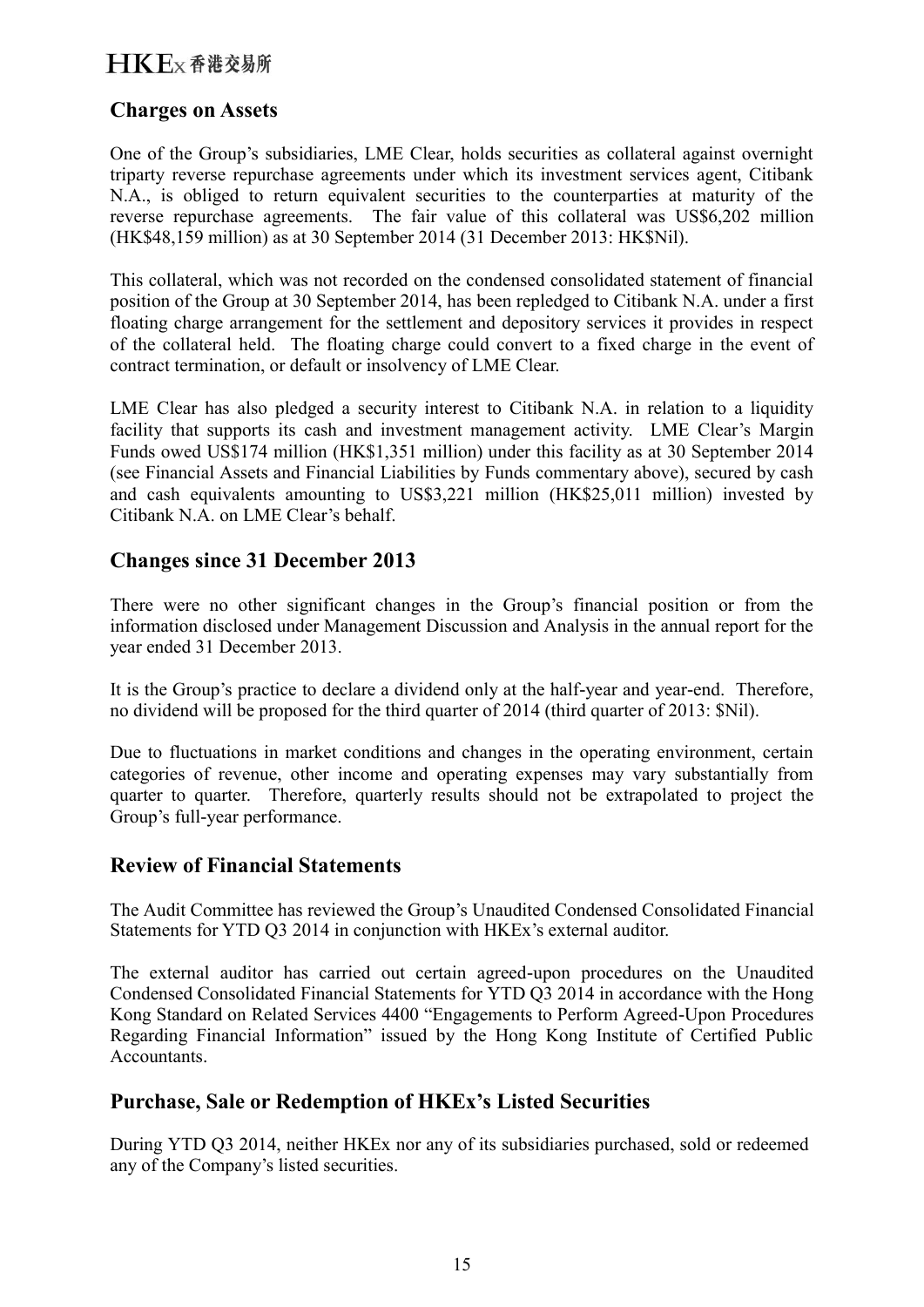## **Prospects**

With the preparation for the Stock Connect programme largely completed, we will continue to engage Participants as well as investors to familiarise them with the programme. We believe that the Stock Connect programme, when launched, will provide new opportunities and create momentum for the further development of the Hong Kong capital markets. It is also expected to improve the Group's securities market liquidity while also broadening its investor base. More importantly, this strategic initiative supports the further opening up of mainland China's capital markets and the promotion of the internationalisation of RMB.

The launch of the Group's new clearing house, LME Clear, on 22 September together with the recently announced new fee schedule of the LME, effective 1 January 2015, marked the start of a new chapter for both HKEx and the LME. These changes represent not only a step in the realisation of the LME's commercial potential but also additional freedom and leverage for the Group to pursue its strategic options, particularly relating to new products, new currencies, and new time zones.

Progress is being made with the Group's strategic plan, but there is much more to be done. HKEx remains confident that with support from its shareholders and market participants, it is well placed to meet future challenges and to capitalise on opportunities arising from changes on the Mainland and in the world's financial markets.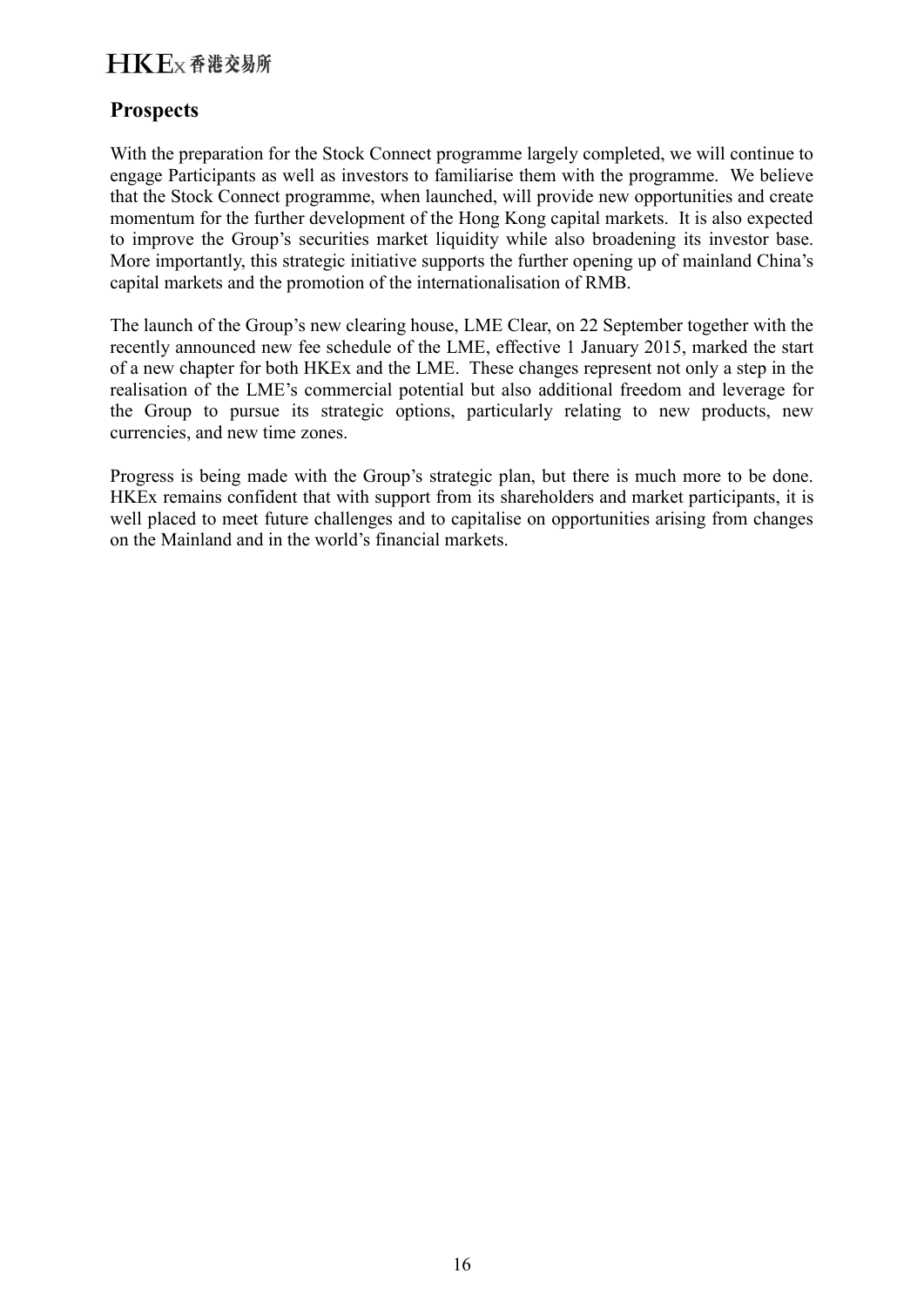## **CONDENSED CONSOLIDATED INCOME STATEMENT (UNAUDITED)**

|                                                                                                                                       | Note           | Nine months<br>ended<br>30 Sept 2014<br>\$m | Nine months<br>ended<br>30 Sept 2013<br>\$m | <b>Three months</b><br>ended<br>30 Sept 2014<br>\$m | Three months<br>ended<br>30 Sept 2013<br>\$m |
|---------------------------------------------------------------------------------------------------------------------------------------|----------------|---------------------------------------------|---------------------------------------------|-----------------------------------------------------|----------------------------------------------|
| Trading fees and trading tariff                                                                                                       |                | 2,721                                       | 2,649                                       | 956                                                 | 833                                          |
| Stock Exchange listing fees                                                                                                           |                | 820                                         | 737                                         | 279                                                 | 241                                          |
| Clearing and settlement fees                                                                                                          |                | 1,319                                       | 1,225                                       | 476                                                 | 386                                          |
| Depository, custody and nominee services fees                                                                                         |                | 597                                         | 523                                         | 218                                                 | 178                                          |
| Market data fees                                                                                                                      |                | 576                                         | 551                                         | 194                                                 | 181                                          |
| Other revenue                                                                                                                         |                | 525                                         | 448                                         | 172                                                 | 151                                          |
| <b>REVENUE AND TURNOVER</b>                                                                                                           |                | 6,558                                       | 6,133                                       | 2,295                                               | 1,970                                        |
| Investment income and other income                                                                                                    |                | 534                                         | 441                                         | 176                                                 | 164                                          |
| <b>REVENUE AND OTHER INCOME</b>                                                                                                       |                | 7,092                                       | 6,574                                       | 2,471                                               | 2,134                                        |
| <b>OPERATING EXPENSES</b>                                                                                                             |                |                                             |                                             |                                                     |                                              |
| Staff costs and related expenses                                                                                                      |                | (1,266)                                     | (1, 119)                                    | (444)                                               | (364)                                        |
| Information technology and computer                                                                                                   |                |                                             |                                             |                                                     |                                              |
| maintenance expenses                                                                                                                  |                | (375)                                       | (386)                                       | (114)                                               | (136)                                        |
| Premises expenses                                                                                                                     |                | (220)                                       | (224)                                       | (75)                                                | (75)                                         |
| Product marketing and promotion expenses                                                                                              |                | (23)                                        | (19)                                        | (5)                                                 | (5)                                          |
| Legal and professional fees                                                                                                           |                | (146)                                       | (96)                                        | (43)                                                | (41)                                         |
| Other operating expenses:<br>Reversal of provision for impairment losses<br>arising from Participants' default on market<br>contracts | 2              | 54                                          |                                             |                                                     |                                              |
|                                                                                                                                       |                |                                             |                                             |                                                     |                                              |
| Others                                                                                                                                |                | (200)                                       | (174)                                       | (72)                                                | (56)                                         |
|                                                                                                                                       |                | (2,176)                                     | (2,018)                                     | (753)                                               | (677)                                        |
| <b>EBITDA</b>                                                                                                                         |                | 4,916                                       | 4,556                                       | 1,718                                               | 1,457                                        |
| Depreciation and amortisation                                                                                                         |                | (481)                                       | (352)                                       | (157)                                               | (119)                                        |
| <b>OPERATING PROFIT</b>                                                                                                               |                | 4,435                                       | 4,204                                       | 1,561                                               | 1,338                                        |
| Finance costs                                                                                                                         |                | (153)                                       | (137)                                       | (55)                                                | (45)                                         |
| Share of loss of a joint venture                                                                                                      |                | (7)                                         | (7)                                         | (2)                                                 | (3)                                          |
| PROFIT BEFORE TAXATION                                                                                                                |                | 4,275                                       | 4,060                                       | 1,504                                               | 1,290                                        |
| <b>TAXATION</b>                                                                                                                       |                | (640)                                       | (532)                                       | (223)                                               | (90)                                         |
| PROFIT FOR THE PERIOD                                                                                                                 |                | 3,635                                       | 3,528                                       | 1,281                                               | 1,200                                        |
| PROFIT/(LOSS) ATTRIBUTABLE TO:                                                                                                        |                |                                             |                                             |                                                     |                                              |
| - Shareholders of HKEx                                                                                                                |                | 3,654                                       | 3,528                                       | 1,287                                               | 1,200                                        |
| - Non-controlling interests                                                                                                           |                | (19)                                        |                                             | (6)                                                 |                                              |
| <b>PROFIT FOR THE PERIOD</b>                                                                                                          |                | 3,635                                       | 3,528                                       | 1,281                                               | 1,200                                        |
| Basic earnings per share                                                                                                              | $\mathfrak{Z}$ | \$3.14                                      | \$3.07                                      | \$1.10                                              | \$1.04                                       |
| Diluted earnings per share                                                                                                            | 3              | \$3.14                                      | \$3.06                                      | \$1.10                                              | \$1.04                                       |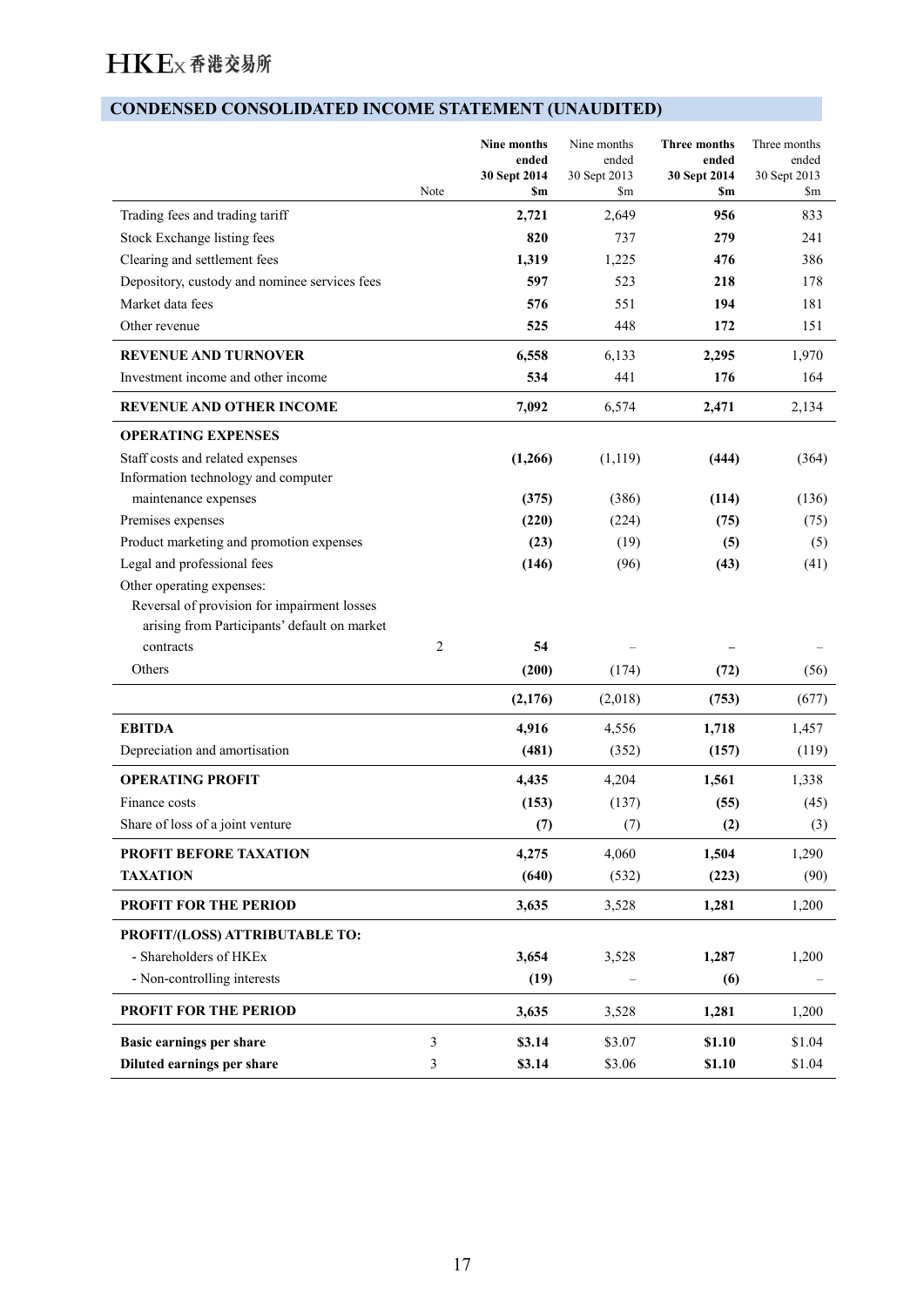### **CONDENSED CONSOLIDATED STATEMENT OF COMPREHENSIVE INCOME (UNAUDITED)**

|                                                                                                                  | <b>Nine months</b><br>ended<br>30 Sept 2014<br>Sm | Nine months<br>ended<br>30 Sept 2013<br>\$m | <b>Three months</b><br>ended<br>30 Sept 2014<br><b>Sm</b> | Three months<br>ended<br>30 Sept 2013<br>$\mathbf{\S}$ m |
|------------------------------------------------------------------------------------------------------------------|---------------------------------------------------|---------------------------------------------|-----------------------------------------------------------|----------------------------------------------------------|
| <b>PROFIT FOR THE PERIOD</b>                                                                                     | 3,635                                             | 3,528                                       | 1,281                                                     | 1,200                                                    |
| <b>OTHER COMPREHENSIVE INCOME</b>                                                                                |                                                   |                                             |                                                           |                                                          |
| Items that may be reclassified subsequently<br>to profit or loss:<br>Currency translation differences of foreign |                                                   |                                             |                                                           |                                                          |
| subsidiaries recorded in exchange reserve                                                                        | (295)                                             | (28)                                        | (899)                                                     | 1,150                                                    |
| <b>OTHER COMPREHENSIVE INCOME</b>                                                                                | (295)                                             | (28)                                        | (899)                                                     | 1,150                                                    |
| <b>TOTAL COMPREHENSIVE INCOME</b>                                                                                | 3,340                                             | 3,500                                       | 382                                                       | 2,350                                                    |
| <b>TOTAL COMPREHENSIVE INCOME</b><br><b>ATTRIBUTABLE TO:</b>                                                     |                                                   |                                             |                                                           |                                                          |
| - Shareholders of HKEx                                                                                           | 3,359                                             | 3,500                                       | 388                                                       | 2,350                                                    |
| - Non-controlling interests                                                                                      | (19)                                              |                                             | (6)                                                       |                                                          |
| <b>TOTAL COMPREHENSIVE INCOME</b>                                                                                | 3,340                                             | 3,500                                       | 382                                                       | 2,350                                                    |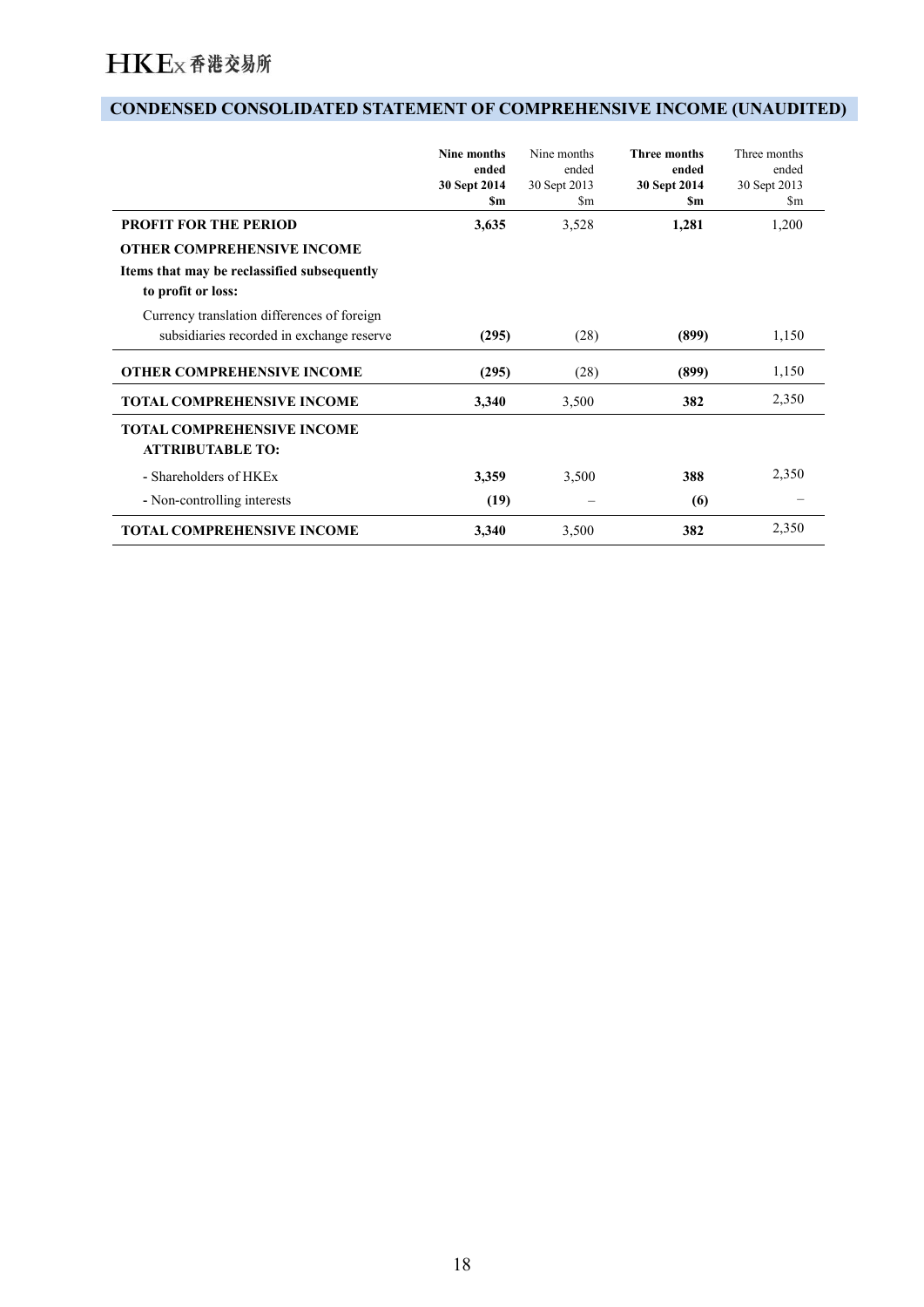### **CONDENSED CONSOLIDATED STATEMENT OF FINANCIAL POSITION (UNAUDITED)**

|                                                                         |                |                          | At 30 Sept 2014                  |                          | At 31 Dec 2013           |                                      |                        |
|-------------------------------------------------------------------------|----------------|--------------------------|----------------------------------|--------------------------|--------------------------|--------------------------------------|------------------------|
|                                                                         | Note           | <b>Sm</b>                | Current Non-current<br><b>Sm</b> | <b>Total</b><br>\$m      | $\mathbf{Sm}$            | Current Non-current<br>$\mathbf{Sm}$ | Total<br>$\mathbf{Sm}$ |
| <b>ASSETS</b>                                                           |                |                          |                                  |                          |                          |                                      |                        |
| Cash and cash equivalents                                               |                | 140,874                  | $\overline{\phantom{m}}$         | 140,874                  | 41,452                   | $\overline{\phantom{m}}$             | 41,452                 |
| Financial assets measured at fair value through<br>profit or loss       |                | 61,130                   | 129                              | 61,259                   | 3,761                    | 141                                  | 3,902                  |
| Financial assets measured at amortised cost                             |                | 8,365                    | 57                               | 8,422                    | 8,986                    | 60                                   | 9,046                  |
| Accounts receivable, prepayments and deposits                           |                | 10,509                   | -6                               | 10,515                   | 10,940                   | 6                                    | 10,946                 |
| Taxation recoverable                                                    |                | -                        | $\qquad \qquad -$                | $\overline{\phantom{m}}$ | $\overline{7}$           | $\overline{\phantom{m}}$             | $7\phantom{.0}$        |
| Interest in a joint venture                                             |                | -                        | 80                               | 80                       | $\overline{\phantom{m}}$ | 87                                   | 87                     |
| Goodwill and other intangible assets                                    |                | -                        | 18,403                           | 18,403                   | $\overline{\phantom{m}}$ | 18,680                               | 18,680                 |
| Fixed assets                                                            |                |                          | 1,618                            | 1,618                    | $\overline{\phantom{m}}$ | 1,753                                | 1,753                  |
|                                                                         |                | $\overline{\phantom{0}}$ |                                  |                          | $\overline{\phantom{m}}$ |                                      |                        |
| Lease premium for land                                                  |                | $\overline{\phantom{0}}$ | 23                               | 23                       | $\overline{\phantom{m}}$ | 23                                   | 23                     |
| Deferred tax assets                                                     |                | $\overline{\phantom{0}}$ | 36                               | 36                       |                          | 47                                   | 47                     |
| <b>Total assets</b>                                                     |                | 220,878                  | 20,352                           | 241,230                  | 65,146                   | 20,797                               | 85,943                 |
| <b>LIABILITIES AND EQUITY</b>                                           |                |                          |                                  |                          |                          |                                      |                        |
| <b>Liabilities</b>                                                      |                |                          |                                  |                          |                          |                                      |                        |
| Financial liabilities at fair value through profit or<br>loss           |                | 58,176                   | $\overline{\phantom{a}}$         | 58,176                   | 6                        | $\overline{\phantom{m}}$             | 6                      |
| Margin deposits and cash collateral from                                |                |                          |                                  |                          |                          |                                      |                        |
| Clearing Participants                                                   |                | 131,786                  | $\overline{\phantom{a}}$         | 131,786                  | 39,793                   | $\overline{\phantom{m}}$             | 39,793                 |
| Accounts payable, accruals and other liabilities<br>Deferred revenue    |                | 11,452<br>270            | 15                               | 11,467<br>270            | 12,815<br>593            | 19                                   | 12,834<br>593          |
|                                                                         |                |                          | $\overline{\phantom{a}}$         |                          |                          | $\overline{\phantom{m}}$             |                        |
| Taxation payable                                                        |                | 783                      | $\overline{\phantom{a}}$         | 783                      | 379                      | $\overline{\phantom{0}}$             | 379                    |
| Other financial liabilities                                             |                | 31                       | $\overline{\phantom{a}}$         | 31                       | 21                       | $\overline{\phantom{m}}$             | 21                     |
| Participants' contributions to Clearing House Funds                     |                | 8,629                    | $\overline{\phantom{a}}$         | 8,629                    | 3,884                    | $\overline{\phantom{m}}$             | 3,884                  |
| Borrowings                                                              |                | 1,351                    | 7,014                            | 8,365                    | $\overline{\phantom{a}}$ | 6,921                                | 6,921                  |
| Provisions                                                              |                | 68                       | 58                               | 126                      | 47                       | 47                                   | 94                     |
| Deferred tax liabilities                                                |                | $\overline{\phantom{a}}$ | 863                              | 863                      | $\overline{\phantom{a}}$ | 900                                  | 900                    |
| <b>Total liabilities</b>                                                |                | 212,546                  | 7,950                            | 220,496                  | 57,538                   | 7,887                                | 65,425                 |
| <b>Equity</b>                                                           |                |                          |                                  |                          |                          |                                      |                        |
| Share capital                                                           | $\overline{4}$ |                          |                                  | 12,218                   |                          |                                      | 1,161                  |
| Share premium                                                           |                |                          |                                  |                          |                          |                                      | 10,167                 |
| Shares held for Share Award Scheme                                      |                |                          |                                  | (175)                    |                          |                                      | (174)                  |
| Employee share-based compensation reserve                               |                |                          |                                  | 193                      |                          |                                      | 105                    |
| Exchange reserve                                                        |                |                          |                                  | 273                      |                          |                                      | 568                    |
| Convertible bond reserve                                                |                |                          |                                  | 409                      |                          |                                      | 409                    |
| Designated reserves                                                     |                |                          |                                  | 644                      |                          |                                      | 586                    |
| Reserve relating to written put options to<br>non-controlling interests |                |                          |                                  | (217)                    |                          |                                      | (217)                  |
| Retained earnings                                                       |                |                          |                                  |                          |                          |                                      |                        |
| - Proposed dividend                                                     |                |                          |                                  |                          |                          |                                      | 1,995                  |
| - Others                                                                |                |                          |                                  | 7,295                    |                          |                                      | 5,805                  |
|                                                                         |                |                          |                                  |                          |                          |                                      |                        |
| Equity attributable to shareholders of HKEx                             |                |                          |                                  | 20,640                   |                          |                                      | 20,405                 |
| Non-controlling interests                                               |                |                          |                                  | 94                       |                          |                                      | 113                    |
| <b>Total equity</b>                                                     |                |                          |                                  | 20,734                   |                          |                                      | 20,518                 |
| Total liabilities and equity                                            |                |                          |                                  | 241,230                  |                          |                                      | 85,943                 |
| Net current assets                                                      |                |                          |                                  | 8,332                    |                          |                                      | 7,608                  |
| Total assets less current liabilities                                   |                |                          |                                  | 28,684                   |                          |                                      | 28,405                 |
|                                                                         |                |                          |                                  |                          |                          |                                      |                        |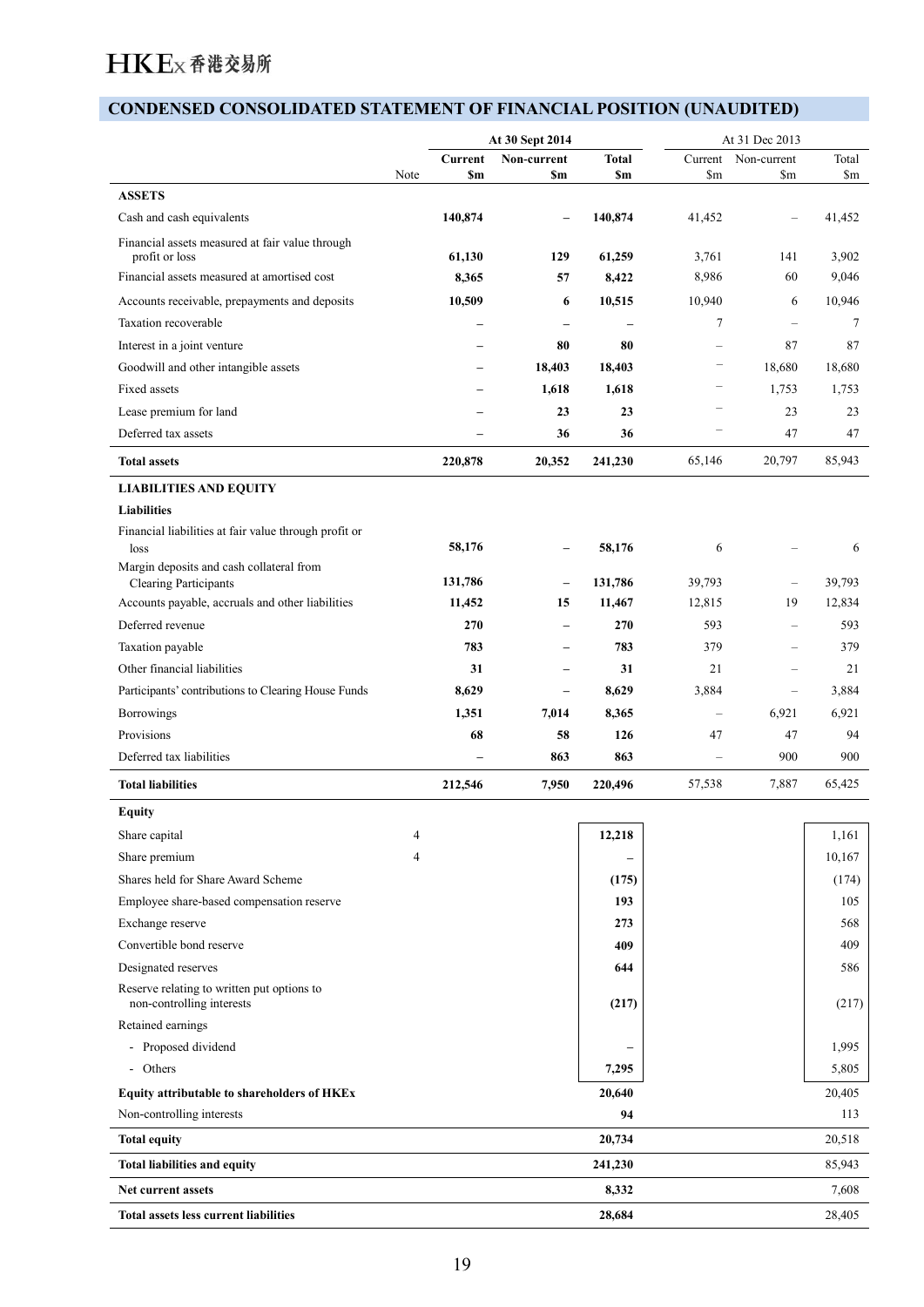## **CONDENSED CONSOLIDATED STATEMENT OF CASH FLOWS (UNAUDITED)**

|                                                                                                                          | Note | Nine months<br>ended<br>30 Sept 2014<br>\$m | Nine months<br>ended<br>30 Sept 2013<br>\$m | <b>Three months</b><br>ended<br>30 Sept 2014<br>\$m | Three months<br>ended<br>30 Sept 2013<br>\$m |
|--------------------------------------------------------------------------------------------------------------------------|------|---------------------------------------------|---------------------------------------------|-----------------------------------------------------|----------------------------------------------|
| <b>CASH FLOWS FROM OPERATING ACTIVITIES</b>                                                                              |      |                                             |                                             |                                                     |                                              |
| Net cash inflow from operating activities                                                                                | 5    | 3,570                                       | 4,312                                       | 1,718                                               | 1,674                                        |
| <b>CASH FLOWS FROM INVESTING ACTIVITIES</b>                                                                              |      |                                             |                                             |                                                     |                                              |
| Payments for purchases of fixed assets and intangible assets                                                             |      | (530)                                       | (531)                                       | (135)                                               | (168)                                        |
| Net decrease in financial assets of the Corporate Funds:<br>Decrease in time deposits with original maturities more than |      |                                             |                                             |                                                     |                                              |
| three months                                                                                                             |      | 1,239                                       | 1,242                                       | 110                                                 | 411                                          |
| Net proceeds from sales or maturity of financial assets<br>measured at amortised cost (excluding time deposits)          |      | 70                                          | 24                                          | 70                                                  |                                              |
| Net proceeds from sales or maturity of financial assets<br>measured at fair value through profit or loss                 |      |                                             | 282                                         |                                                     | 35                                           |
| Interest received from financial assets measured at amortised                                                            |      |                                             |                                             |                                                     |                                              |
| cost (excluding time deposits)                                                                                           |      | 1                                           | 1                                           | 1                                                   |                                              |
| Interest received from financial assets measured at fair value                                                           |      | 19                                          | 21                                          | 6                                                   | 7                                            |
| through profit or loss                                                                                                   |      |                                             |                                             |                                                     |                                              |
| Net cash inflow from investing activities                                                                                |      | 799                                         | 1,039                                       | 52                                                  | 285                                          |
| <b>CASH FLOWS FROM FINANCING ACTIVITIES</b>                                                                              |      |                                             |                                             |                                                     |                                              |
| Proceeds from issue of shares upon exercise of employee share<br>options                                                 |      | 9                                           | 1                                           |                                                     |                                              |
| Purchases of shares for Share Award Scheme                                                                               |      |                                             | (2)                                         |                                                     |                                              |
| Proceeds from issuance of notes                                                                                          |      | 737                                         |                                             |                                                     |                                              |
| Payments of transaction costs on issuance of notes                                                                       |      | (2)                                         |                                             |                                                     |                                              |
| Proceeds from new bank borrowings                                                                                        |      | 1,589                                       |                                             | 1,589                                               |                                              |
| Payments of transaction costs on new bank borrowings                                                                     |      | (6)                                         |                                             | (6)                                                 |                                              |
| Repayments of bank borrowings                                                                                            |      | (2,326)                                     |                                             | (1,589)                                             |                                              |
| Payments of finance costs                                                                                                |      | (58)                                        | (62)                                        | (18)                                                | (18)                                         |
| Dividends paid to shareholders of HKEx                                                                                   |      | (3,226)                                     | (2,280)                                     | (1,954)                                             | (1,150)                                      |
| Net cash outflow from financing activities                                                                               |      | (3,283)                                     | (2, 343)                                    | (1,978)                                             | (1,168)                                      |
| Net increase/(decrease) in cash and cash equivalents                                                                     |      | 1,086                                       | 3,008                                       | (208)                                               | 791                                          |
| Cash and cash equivalents at beginning of period                                                                         |      | 6,375                                       | 4,035                                       | 7,711                                               | 6,211                                        |
| Exchange differences on cash and cash equivalents                                                                        |      | (34)                                        | 19                                          | (76)                                                | 60                                           |
| Cash and cash equivalents at end of period                                                                               |      | 7,427                                       | 7,062                                       | 7,427                                               | 7,062                                        |
| Analysis of cash and cash equivalents                                                                                    |      |                                             |                                             |                                                     |                                              |
| Cash on hand and balances, deposits with banks and short-term<br>investments of Corporate Funds                          |      | 7,427                                       | 7,062                                       | 7,427                                               | 7,062                                        |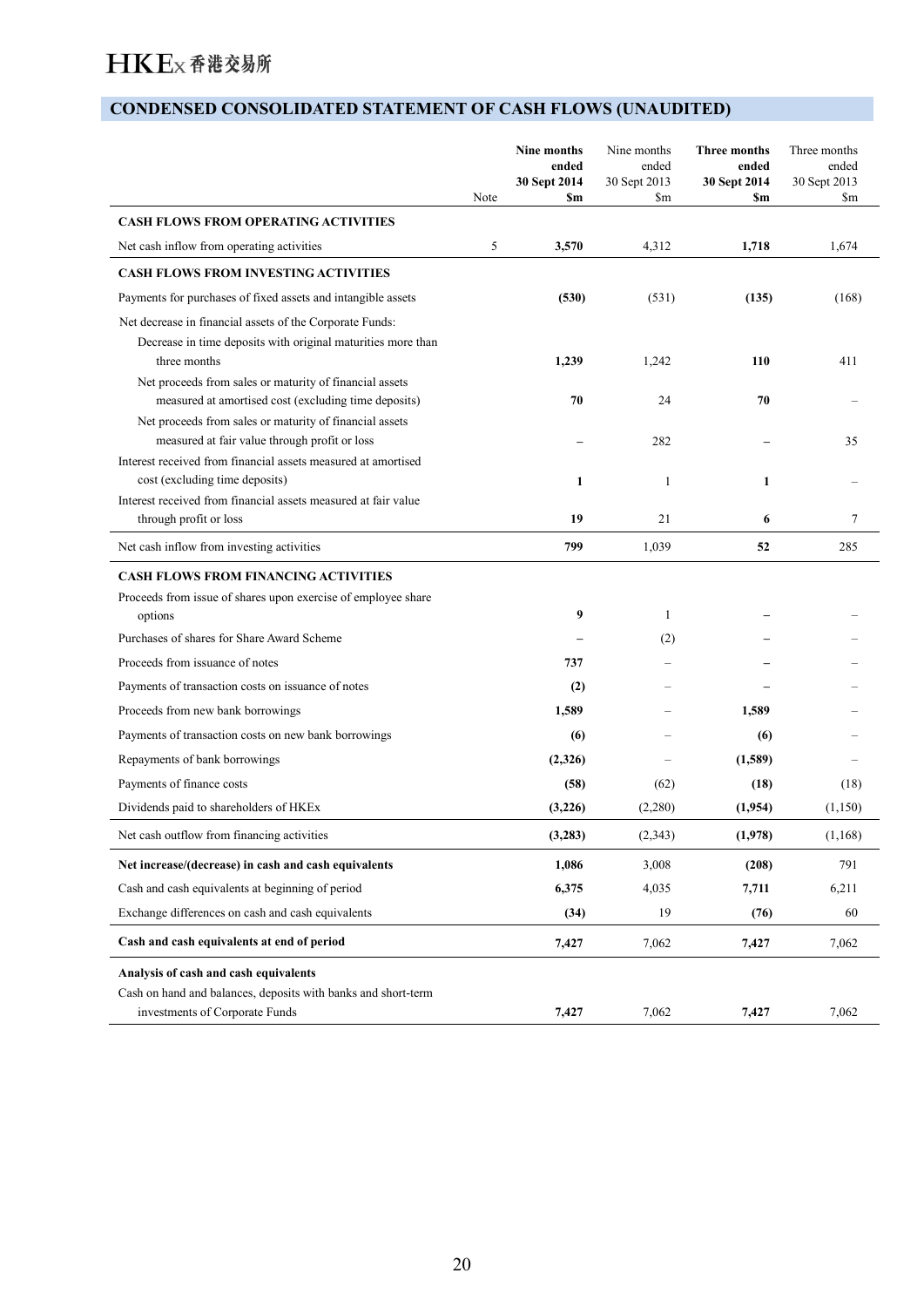#### **NOTES TO THE CONDENSED CONSOLIDATED FINANCIAL STATEMENTS (UNAUDITED)**

#### **1. Basis of Preparation and Accounting Policies**

These unaudited condensed consolidated financial statements should be read in conjunction with the 2013 annual consolidated financial statements. The accounting policies and methods of computation used in the preparation of these condensed consolidated financial statements are consistent with those used in the annual consolidated financial statements for the year ended 31 December 2013.

#### **2. Reversal of Provision for Impairment Losses Arising from Participants' Default on Market Contracts**

In prior years, the Group lodged claims with the LBSA's liquidators in respect of the losses of approximately \$160 million previously recognised in the Group's results. In May 2014, the liquidators declared an interim dividend and the amount received has been recognised in the Group's condensed consolidated income statement for the nine months ended 30 September 2014.

No further adjustment in respect of the claims has been made in these results, as the Group is unable to estimate with any degree of accuracy the outcome of further distributions, if any, from the liquidators.

#### **3. Earnings per Share**

The calculation of basic earnings per share for the nine months and three months ended 30 September 2014 was based on profit attributable to HKEx's shareholders during the respective periods and the weighted average number of shares in issue, after deducting shares held for the HKEx Employees' Share Award Scheme (Share Award Scheme), of 1,163 million (2013: 1,150 million) and 1,166 million (2013: 1,152 million) respectively.

The calculation of diluted earnings per share for the nine months and three months ended 30 September 2014 was based on profit attributable to HKEx's shareholders during the respective periods and the adjusted weighted average number of shares of 1,165 million (2013: 1,152 million) and 1,167 million (2013: 1,155 million) respectively. The adjusted weighted average number of shares was derived from deducting shares held for the Share Award Scheme and reflecting the potential dilutive effects of awarded shares and share options related to employee incentive schemes. The effects of outstanding convertible bonds were not included in the computation as they were anti-dilutive.

#### **4. Share Capital and Share Premium**

On 3 March 2014, the new Hong Kong Companies Ordinance Chapter 622 (new CO) came into effect. The new CO abolishes the concepts of nominal (par) value, share premium and authorised share capital for all shares of Hong Kong incorporated companies. All amounts received for issuing equity shares of a company should be recorded as share capital. Pursuant to the adoption of the new CO, the balance on the share premium was transferred to share capital.